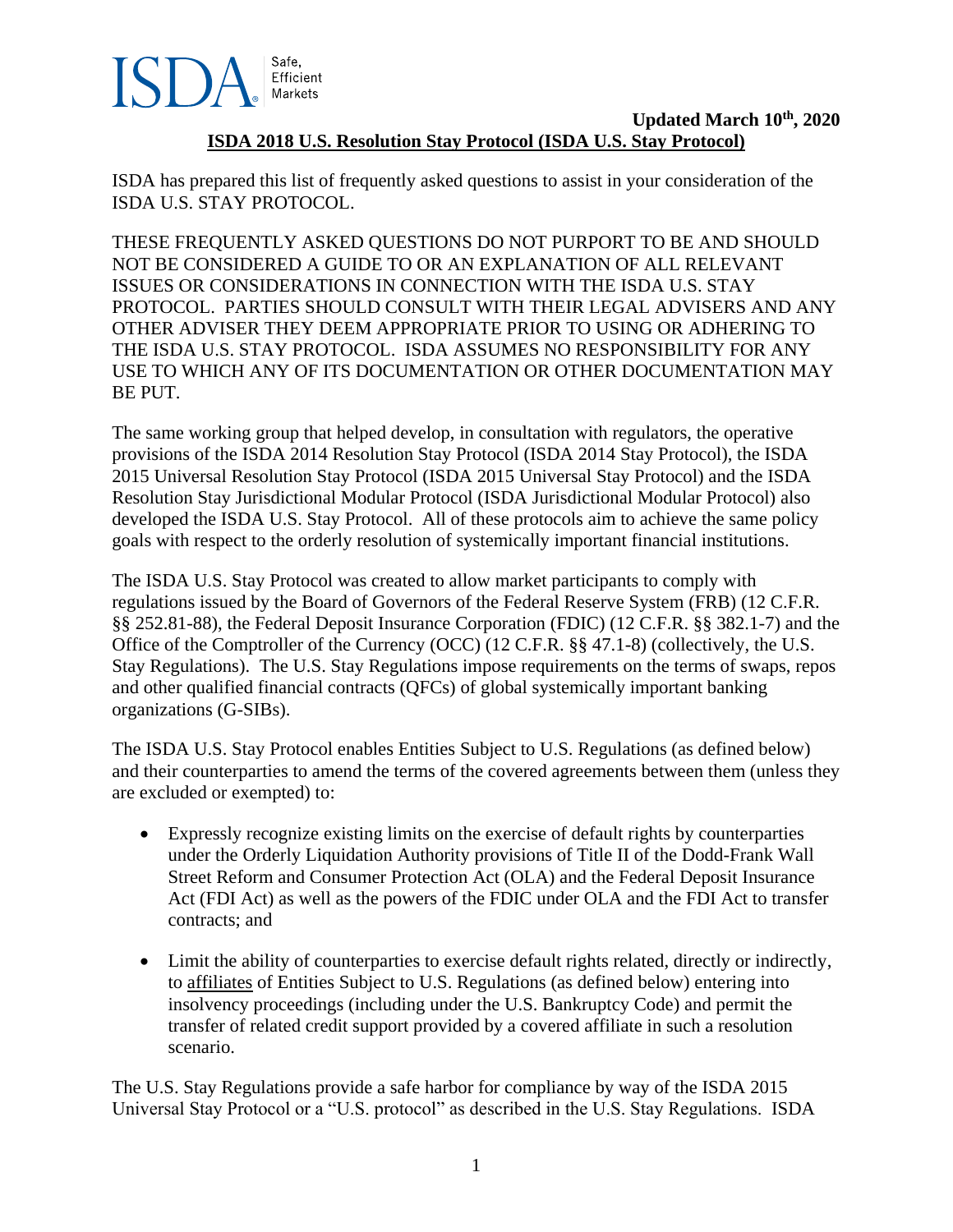## Safe, Efficient Markets

# **Updated March 10th, 2020**

developed the ISDA U.S. Stay Protocol based on the requirements for a safe harbored "U.S. protocol" under the U.S. Stay Regulations.

The ISDA U.S. Stay Protocol is a standalone protocol with its own operative provisions, separate from those of the ISDA 2014 Stay Protocol, the ISDA 2015 Universal Stay Protocol and the ISDA Jurisdictional Modular Protocol, each of which were developed in advance of the adoption of the U.S. Stay Regulations. In addition, while the ISDA U.S. Stay Protocol is based on the terms of the ISDA 2015 Universal Stay Protocol, certain provisions of the ISDA 2015 Universal Stay Protocol (and the ISDA 2014 Stay Protocol on which it was based) differ from the provisions of the ISDA U.S. Stay Protocol. It is expected that most market participants will utilize the ISDA U.S. Stay Protocol, rather than the ISDA 2015 Universal Stay Protocol, to comply with the U.S. Stay Regulations; although, the ISDA 2015 Universal Stay Protocol, together with the Other Agreements Annex, is identified in the U.S. Stay Regulations as a safe harbored means of complying with the U.S. Stay Regulations.

Below are questions and answers that are designed to explain the basic operation and application of the ISDA U.S. Stay Protocol. The questions and answers cover:

- 1. Who can adhere to the ISDA U.S. Stay Protocol?
	- A. What kinds of entities can adhere to the ISDA U.S. Stay Protocol?
	- B. Can entities that are not ISDA members sign up to the ISDA U.S. Stay Protocol?
	- C. Can entities established outside the United States adhere to the ISDA U.S. Stay Protocol?
	- D. Can natural persons adhere to the ISDA U.S. Stay Protocol?
	- E. Can entities or natural persons that have not entered into an ISDA Master Agreement but have entered into other QFCs adhere to the ISDA U.S. Stay Protocol to amend such other QFCs?
- 2. What does the ISDA U.S. Stay Protocol do?
	- A. What resolution regimes does the ISDA U.S. Stay Protocol Cover?
	- B. What entities are Regulated Entities under the ISDA U.S. Stay Protocol?
	- C. What agreements are Protocol Covered Agreements under the ISDA U.S. Stay Protocol?
		- i. Does the ISDA U.S. Stay Protocol only cover new QFCs?
		- ii. Will the ISDA U.S. Stay Protocol apply to all of my Protocol Covered Agreements if I adhere or just certain of them? Can I specify certain agreements for application of the ISDA U.S. Stay Protocol?
	- D. Does a Regulated Entity have to amend its Protocol Covered Agreements with all Adhering Parties?
	- E. Does an Adhering Party have to amend its Protocol Covered Agreements with all Regulated Entities?
	- F. What does it mean for Protocol Covered Agreements to be "provided by" or "received by" an Adhering Party?
	- G. What happens if an entity that was not a Regulated Entity when it became an Adhering Party later becomes a Regulated Entity?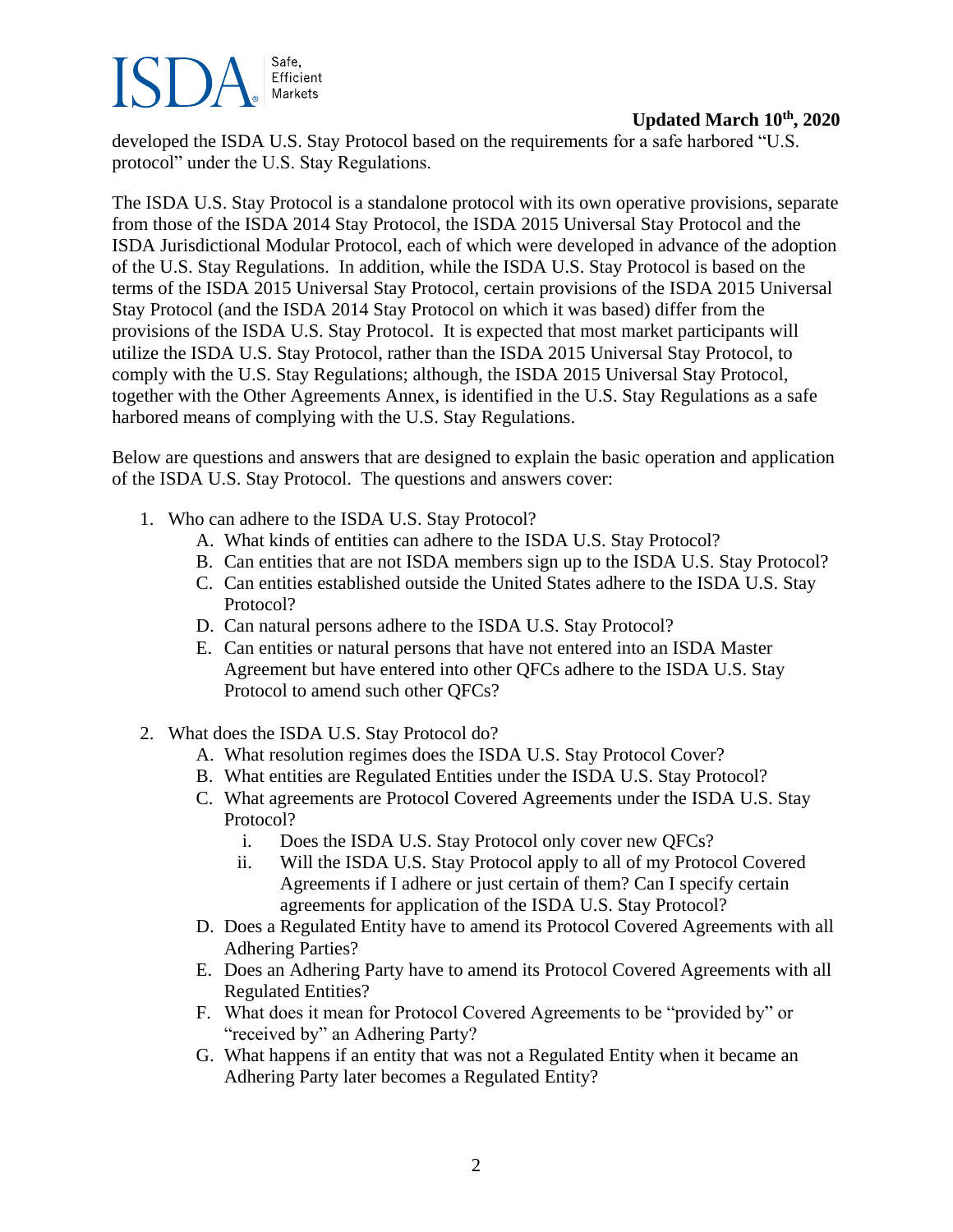

- 3. How does the ISDA U.S. Stay Protocol relate to the ISDA 2015 Universal Stay Protocol?
	- A. If I have adhered to the ISDA 2015 Universal Stay Protocol, do I still need to adhere to the ISDA U.S. Stay Protocol?
	- B. Are the substantive terms of the ISDA U.S. Stay Protocol different from the ISDA 2015 Universal Stay Protocol?
- 4. When does the ISDA U.S. Stay Protocol become effective?
- 5. How do I adhere to the ISDA U.S. Stay Protocol?
	- A. Is there a closing date for adherence to the ISDA U.S. Stay Protocol?
	- B. How do I submit an Adherence Letter?
	- C. Is adherence public?
	- D. What is a conformed copy?
	- E. Who is an authorized signatory?
	- F. Can I change the text of the Adherence Letter?
	- G. Are there any costs to adhere to the ISDA U.S. Stay Protocol?
	- H. Can I revoke my adherence to the ISDA U.S. Stay Protocol?
- 6. How do investment/asset managers or other agents adhere on behalf of clients?
	- A. How do I adhere as principal and on behalf of my clients?
	- B. How do I adhere on behalf of all clients I represent?
	- C. How do I adhere on behalf of some, but not all, clients I represent?
	- D. How do I adhere on behalf of all the clients that I represent except for clients identified as excluded?
	- E. How do I adhere on behalf of no current clients?
	- F. What if I want to adhere on behalf of only one client?
	- G. What happens if I add a client to an umbrella master agreement after adhering to the ISDA U.S. Stay Protocol?
	- H. What is the Agent Representation?
	- I. If an investment/asset manager or other agent has adhered on my behalf, which of my Protocol Covered Agreements are amended?
	- J. If I wish to adhere to the ISDA U.S. Stay Protocol as principal, can my agent execute a single-entity adherence letter in my name on my behalf?
	- K. If a general partner signs an agreement as the authorized signatory of a limited partnership, what entity must adhere to the ISDA U.S. Stay Protocol to amend such Protocol Covered Agreements?
	- L. What happens if I enter into a new umbrella master agreement with a new client after adhering to the ISDA U.S. Stay Protocol?
	- M. If I adhere to the ISDA U.S. Stay Protocol as principal, will this remediate all of my In-Scope QFCs, even those that were entered into by an agent on my behalf?
- 7. How does the ISDA U.S. Stay Protocol relate to the U.S. Stay Regulations?
	- A. Are there other ways to comply with the U.S. Stay Regulations?
	- B. Do the U.S. Stay Regulations apply retrospectively?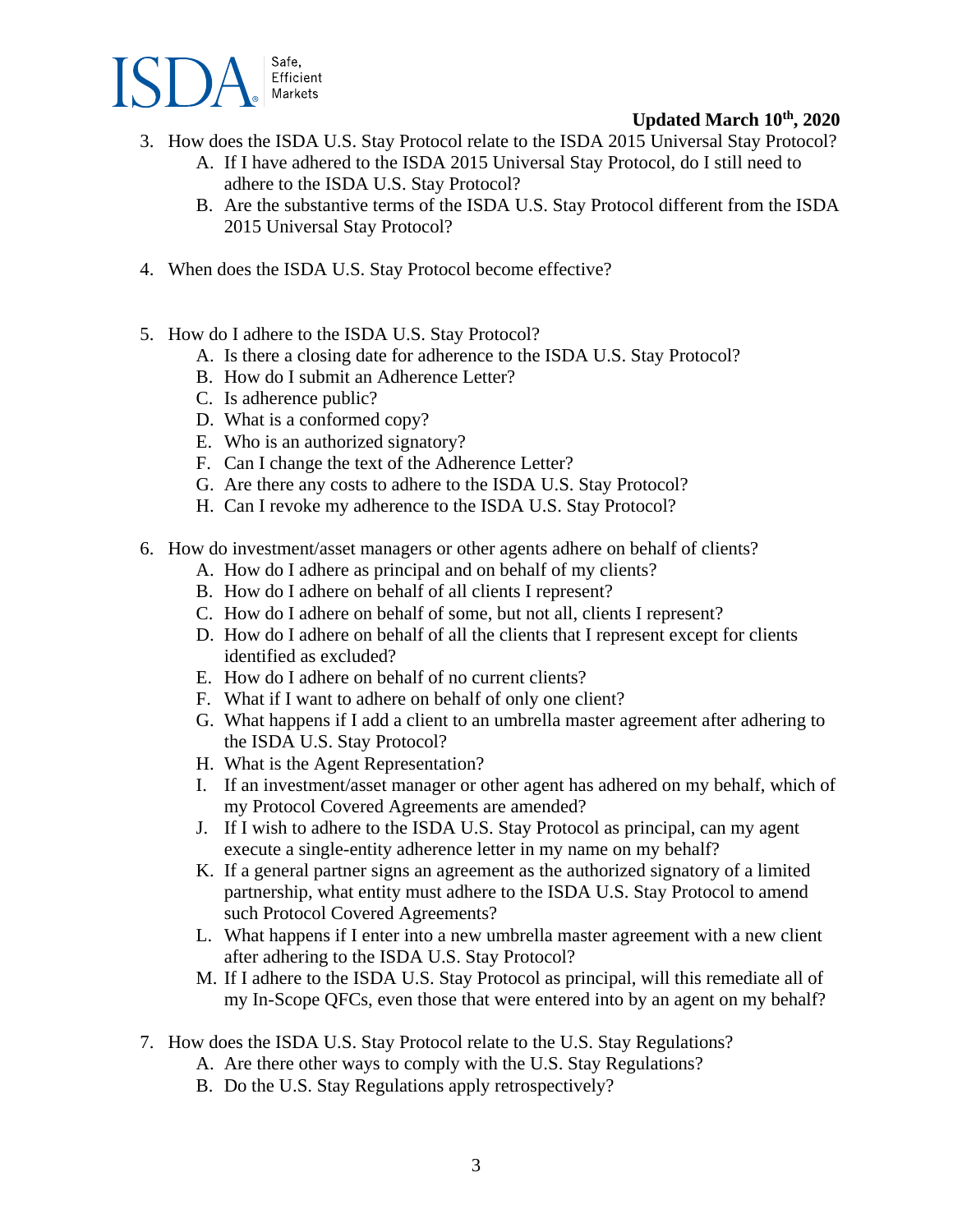

Specific Questions on the Amendment Language *Section 1: Resolution Regime Provisions Section 2: Insolvency Proceeding Provisions* 

## **1. Who can adhere to the ISDA U.S. Stay Protocol?**

### **A. What kinds of entities can adhere to the ISDA U.S. Stay Protocol?**

The ISDA U.S. Stay Protocol is open to adherence by any entity. Entities may adhere individually in their own capacity or as agents on behalf of clients. See Question 6 for more information on adherence options for agents.

### **B. Can entities that are not ISDA members sign up to the ISDA U.S. Stay Protocol?**

Yes. ISDA members and non-ISDA members alike may adhere to the ISDA U.S. Stay Protocol in the same way.

## **C. Can entities established outside the United States adhere to the ISDA U.S. Stay Protocol?**

Yes. Entities established in the United States and outside the United States may adhere to the ISDA U.S. Stay Protocol in the same way.

### **D. Can natural persons adhere to the ISDA U.S. Stay Protocol?**

Yes. Natural persons may adhere to the ISDA U.S. Stay Protocol by submitting an Adherence Letter in the same way as an entity, by accessing <https://www.isda.org/protocol/isda-2018-us-resolution-stay-protocol/submit/> on the ISDA website.

While the Adherence Letter is geared toward entity adherence, it can be used by individuals. When doing so:

- You should choose to adhere to the ISDA U.S. Stay Protocol as a "Single" Entity Adherence" and indicate that you are **NOT** a "Regulated Entity."
- For the "Organization Name" field, you should put your full legal name.
- You should leave the "Identify Ultimate Parent" field blank.
- For the LEI field, you should choose "Adherent does not have an LEI," then choose "Other" and consult with your Regulated Entity counterparty as to what identifier would be most helpful for you to put in that field. Examples could include a unique identifier used by your Regulated Entity counterparty or government-issued unique identifiers.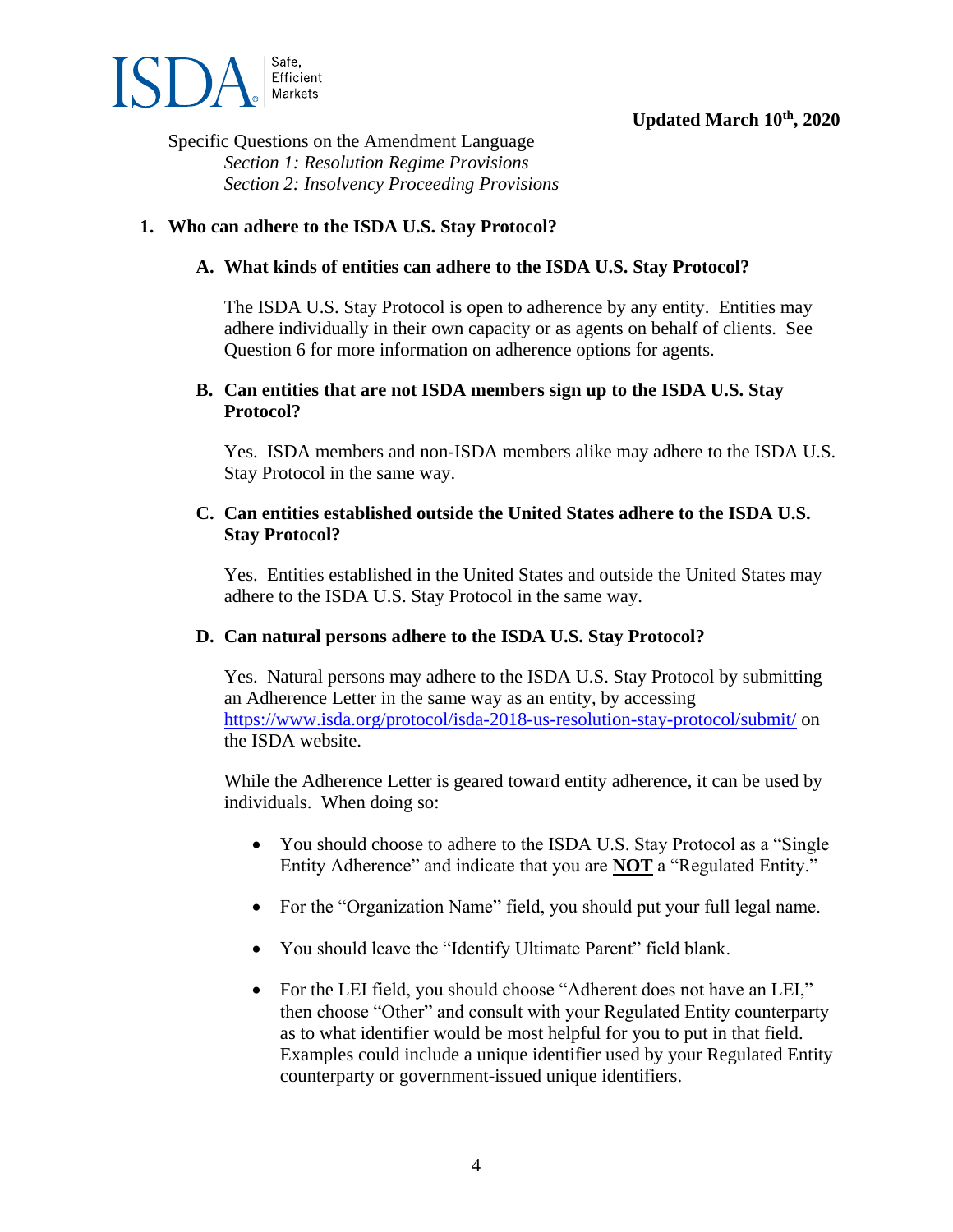

- o Do **NOT** provide confidential or sensitive identifiers, such as U.S. Social Security numbers, as the contents of this field will be published on ISDA's website as part of your Adherence Letter.
- Under "Title" in the "Authorized Signatory" field, you may enter "Individual."

## **E. Can entities or natural persons that have not entered into an ISDA Master Agreement but have entered into other QFCs adhere to the ISDA U.S. Stay Protocol to amend such other QFCs?**

Yes. Entities and natural persons do not need to have entered into an ISDA Master Agreement to utilize the ISDA U.S. Stay Protocol.

## **2. What does the ISDA U.S. Stay Protocol do?**

The ISDA U.S. Stay Protocol enables parties to amend the terms of certain of their ISDA Master Agreements and other QFCs and related credit enhancements (collectively, Protocol Covered Agreements) (see Question 2.C. below for more information about Protocol Covered Agreements) to comply with the U.S. Stay Regulations. The U.S. Stay Regulations require that such contracts include contractual consents or "opt-ins" to certain identified resolution regimes (see Question 2.A. below for more information about these resolution regimes) that stay and, in certain cases, override certain affiliate cross-default and direct default rights arising upon the entry of a bank, or certain of its affiliated entities, into such resolution regimes. These provisions are contained in Section 1 of the U.S. Stay Protocol.

In addition, Section 2 of the ISDA U.S. Stay Protocol provides, as a matter of contract, for similar stays and overrides of default rights under Protocol Covered Agreements based on an affiliate of a Regulated Entity counterparty entering into proceedings under certain insolvency regimes where no such stays or overrides exist by statute. In short, under the ISDA U.S. Stay Protocol, if an affiliate of a Regulated Entity (see Question 2.B. below for a description of Regulated Entities) enters into proceedings under certain insolvency regimes, including the U.S. Bankruptcy Code, an Adhering Party that is a counterparty to a Protocol Covered Agreement with a Regulated Entity would only be able to exercise its contractual rights to terminate its Protocol Covered Agreements and exercise certain other default rights based directly or indirectly on entry of the affiliate of the Regulated Entity into such insolvency proceedings in limited circumstances. However, the U.S. Stay Protocol does not limit in any way an Adhering Party's rights to terminate Protocol Covered Agreements and exercise other default rights if its direct Regulated Entity counterparty enters into insolvency proceedings or fails to pay or perform under the Protocol Covered Agreement (subject to any limitations under Section 1 of the ISDA U.S. Stay Protocol).

### **A. What resolution regimes does the ISDA U.S. Stay Protocol Cover?**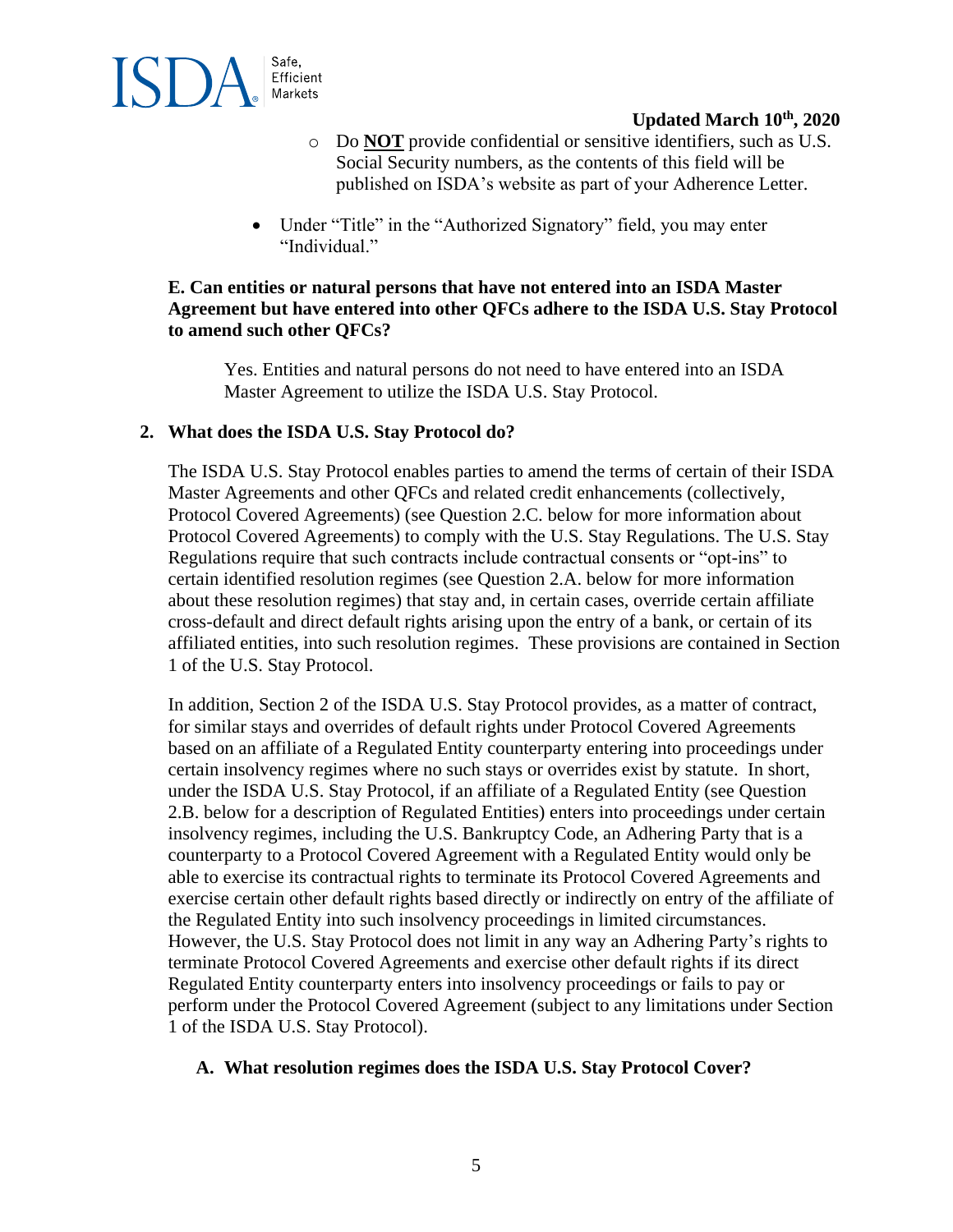

*Section 1:* Under Section 1 of the ISDA U.S. Stay Protocol, an Adhering Party agrees to "opt in" to provisions relating to the exercise of default rights under, and transfers of, Protocol Covered Agreements (see Question 2.C. below for more information about Protocol Covered Agreements) under certain identified resolution regimes applicable to a Regulated Entity counterparty, and to each "related entity" of its Regulated Entity counterparty, if the Regulated Entity counterparty or related entity becomes subject to proceedings under such identified resolution regimes.

Section 1 of the ISDA U.S. Stay Protocol applies with respect to OLA and the FDI Act, as well as to the special resolution regimes in France, Germany, Japan, Switzerland and the United Kingdom.

As a result, the Adhering Party's ability to exercise default rights is subject to the provisions of the identified resolution regime applicable to the entity in resolution, including any stays and overrides on the exercise of direct defaults or affiliate cross defaults. Related entities include affiliates of a Regulated Entity that are Credit Support Providers (or their equivalent under non-ISDA Master Agreement QFCs) or Specified Entities (or their equivalent under non-ISDA Master Agreement QFCs) and certain parent entities. Section 1 of the ISDA U.S. Stay Protocol therefore results in a parity of treatment between adherents to the ISDA U.S. Stay Protocol and parties that are transacting under agreements governed by the laws of the jurisdiction of the applicable resolution regime.

*Section 2*: Section 2 of the ISDA U.S. Stay Protocol provides for contractual stays on the exercise of default rights triggered by affiliates of Regulated Entity counterparties entering into proceedings under certain insolvency regimes such as the U.S. Bankruptcy Code or receivership under the FDI Act. These regimes do not provide for statutory stays on affiliate cross-default rights (although the FDI Act does provide for statutory stays on direct default rights). Broadly speaking, the provisions of Section 2 parallel the overrides under OLA of affiliate crossdefault rights. Section 2 of the U.S. Stay Protocol entirely overrides Specified Entity defaults (or their equivalent under non-ISDA Master Agreement QFCs) and other affiliate cross-defaults with respect to affiliates that do not provide credit support. However, certain conditions must be satisfied in order to override Credit Support Provider defaults (or their equivalent under non-ISDA Master Agreement QFCs).

See "Specific Questions on the Amendment Language" below for more detailed information about the amendments made by the ISDA U.S. Stay Protocol under Section 1 and Section 2.

#### **B. What entities are Regulated Entities under the ISDA U.S. Stay Protocol?**

Regulated Entities under the ISDA U.S. Stay Protocol are those entities that either are subject to the U.S. Stay Regulations or, in the case of foreign banking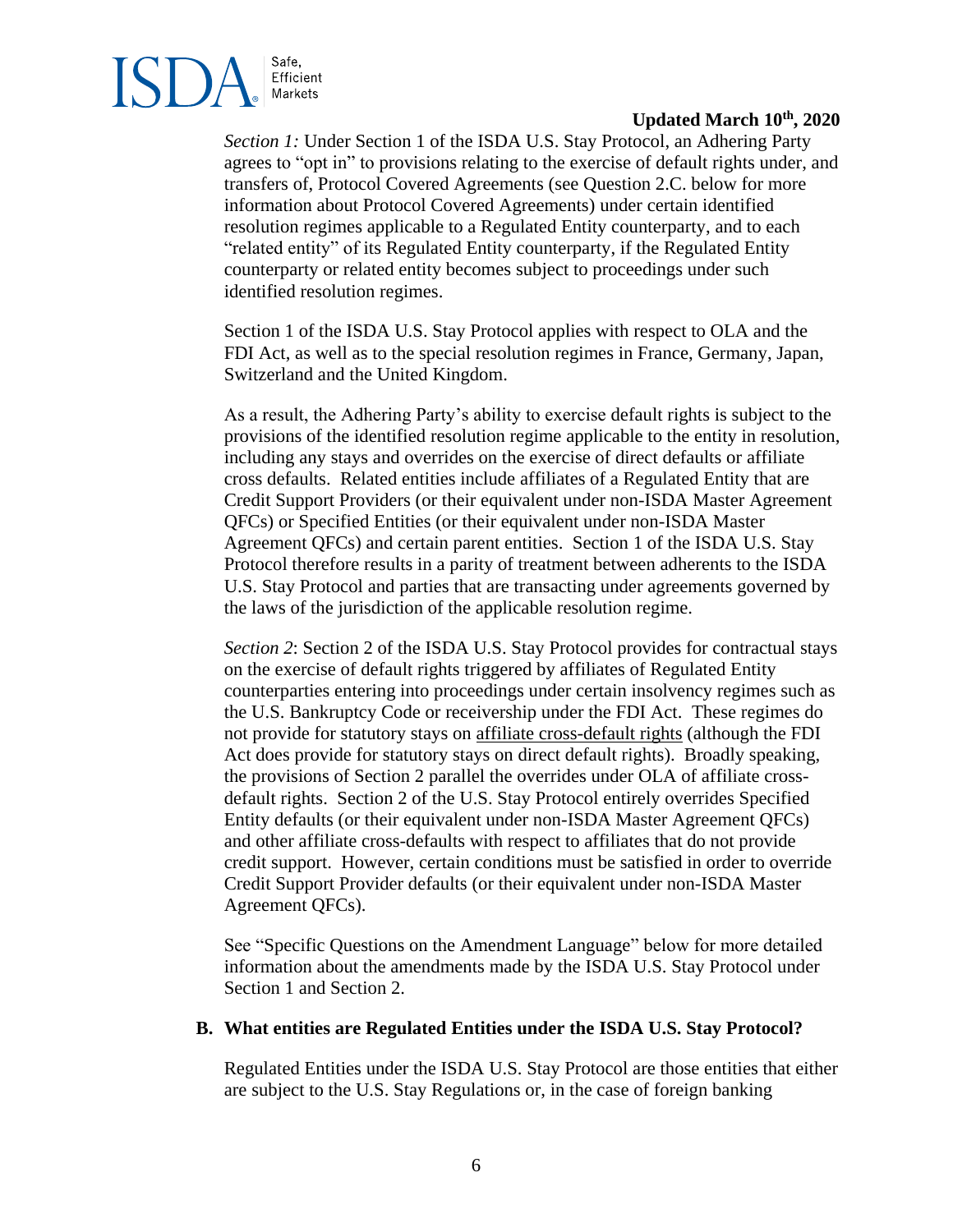

organizations, have a U.S. branch or agency that is subject to the U.S. Stay Regulations and, in both cases, identify themselves as a Regulated Entity in their Adherence Letter. Entities that are subject to the U.S. Stay Regulations are "Covered Entities" as defined in the regulations issued by the FRB (12 C.F.R. §§ 252.2, 252.81-88), "Covered FSIs" as defined in the regulations issued by the FDIC (12 C.F.R. §§ 382.1-7) and "Covered Banks" as defined in the regulations issued by the OCC (12 C.F.R. §§ 47.1-8) (collectively, Entities Subject to U.S. Regulations).

Regulated Entities generally include members of banking groups that have been designated as G-SIBs under the FRB's Regulation YY; although, each of the FRB's, the FDIC's and the OCC's regulations apply to a different set of entities within these banking groups. The FRB's regulation generally covers U.S. bank holding companies of G-SIBs and their subsidiaries other than those covered under the OCC's regulation or the FDIC's regulation. The FDIC's regulation covers state savings associations and state non-member banks that are subsidiaries of G-SIBs, as well as subsidiaries of the same. The OCC's regulation covers national banks, federal savings associations, federal branches and federal agencies in each case that are subsidiaries of G-SIBs, as well as subsidiaries of the same, and large non-G-SIB national banks and federal savings associations. Taken as a whole, Regulated Entities under the U.S. Stay Regulations generally include:

- **i.** With respect to U.S. G-SIBs, all U.S. and non-U.S. subsidiaries (subject to minor exceptions described below); and
- **ii.** With respect to non-U.S. G-SIBs, all U.S. subsidiaries, U.S. branches and U.S. agencies (subject to minor exceptions described below).

In each case, the term "subsidiary" is based on the definition of "affiliate" in the U.S. Bank Holding Company Act and therefore incorporates the standard of "control" in the U.S. Bank Holding Company Act.

Under exclusions in the U.S. Stay Regulations, Regulated Entities do not include:

- Companies owned by a depository institution in satisfaction of debt previously contracted in good faith;
- Merchant banking portfolio companies;
- Portfolio companies held under  $4(k)(4)(I)$  of the U.S. Bank Holding Company Act (investment authority for insurance companies);
- Portfolio companies held under the U.S. Small Business Investment Act of 1958;
- Certain companies engaged in the business of making public welfare investments; and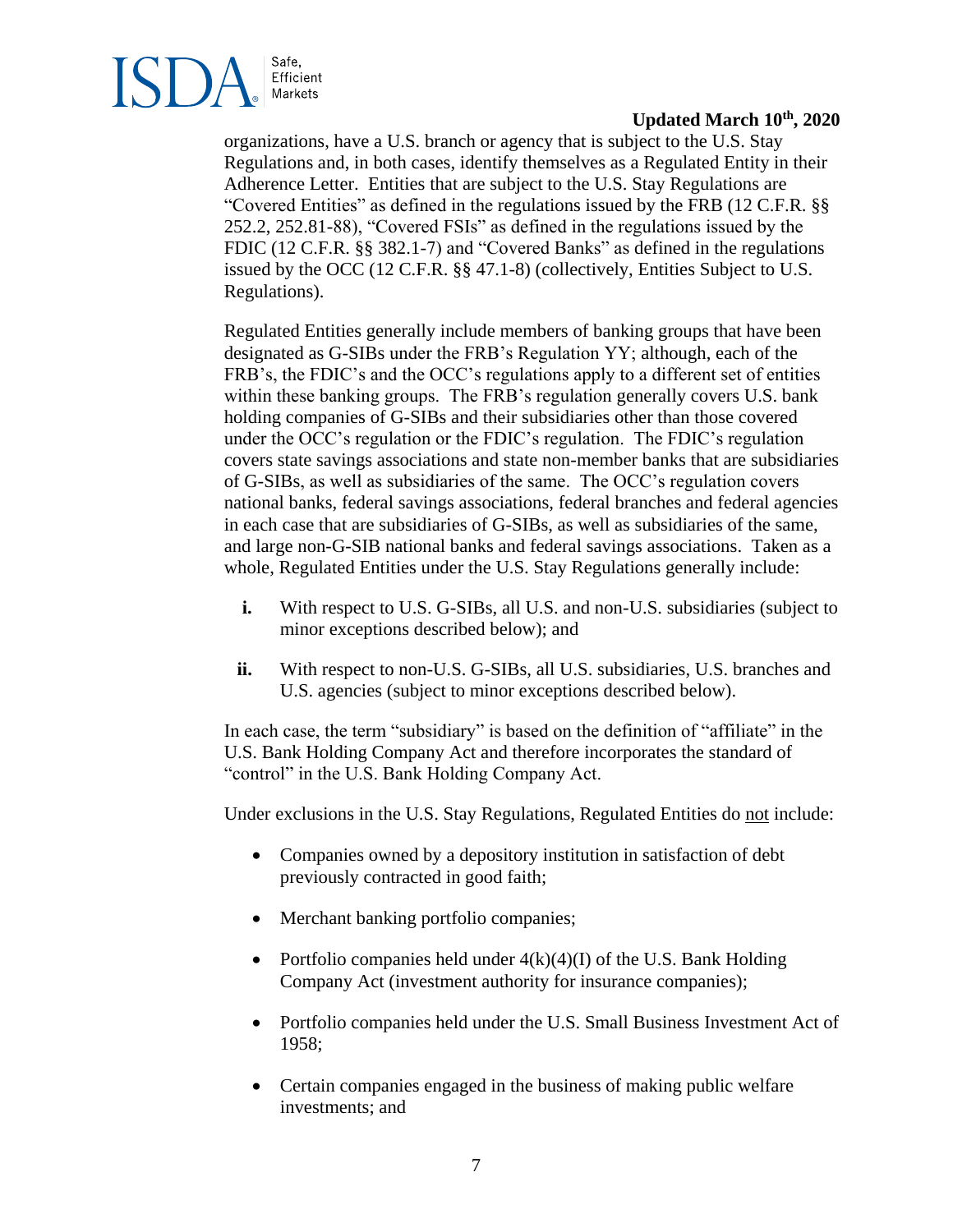

- For non-U.S. G-SIBs only:
	- Section  $2(h)(2)$  subsidiaries; and
	- Subsidiaries of a U.S. branch or agency acquired, or formed to hold assets acquired, in the ordinary course of business and for the sole purpose of securing or collecting debt previously contracted in good faith by that branch or agency.

# **C. What agreements are Protocol Covered Agreements under the ISDA U.S. Stay Protocol?**

The scope of Protocol Covered Agreements is intended to match the scope of agreements required to comply with the U.S. Stay Regulations. Protocol Covered Agreements include all QFCs, as defined in the U.S. Stay Regulations that Regulated Entities have entered into, executed or otherwise become a party to, unless the QFC is subject to one of the exclusions or exemptions in the U.S. Stay Regulations. The term QFC is defined by reference to the definition of "qualified financial contract" under OLA and includes swap agreements, repurchase agreements, securities contracts (including all contracts for the "purchase, sale or loan" of securities and certain other assets, including debt securities and mortgage loans), forward contracts and commodities contracts, together with related master agreements and credit support agreements or other credit enhancements.

With respect to multi-branch master agreements of U.S. branches or agencies of non-U.S. G-SIBs, the U.S. Stay Regulations apply only to the transactions that are booked at the U.S. branches or agencies. However, applying the amendments made by the ISDA U.S. Stay Protocol only to these transactions would require breaking apart netting sets within such master agreements, which could raise concerns about the effectiveness of netting provisions, including for purposes of calculating exposures upon closeout and determining applicable margin requirements. Therefore, the ISDA U.S. Stay Protocol applies to the entirety of any multi-branch master agreement that is a QFC and allows transactions to be booked to a U.S. branch or agency of a non-U.S. G-SIB.

Excluded QFCs include:

- QFCs that do not expressly contain any default rights (as defined under the U.S. Stay Regulations) or transfer restrictions against an Entity Subject to U.S. Regulations;
- Certain retail investment advisory contracts;
- Warrants in respect of shares of Entities Subject to U.S. Regulations issued shortly after publication of the U.S. Stay Regulations;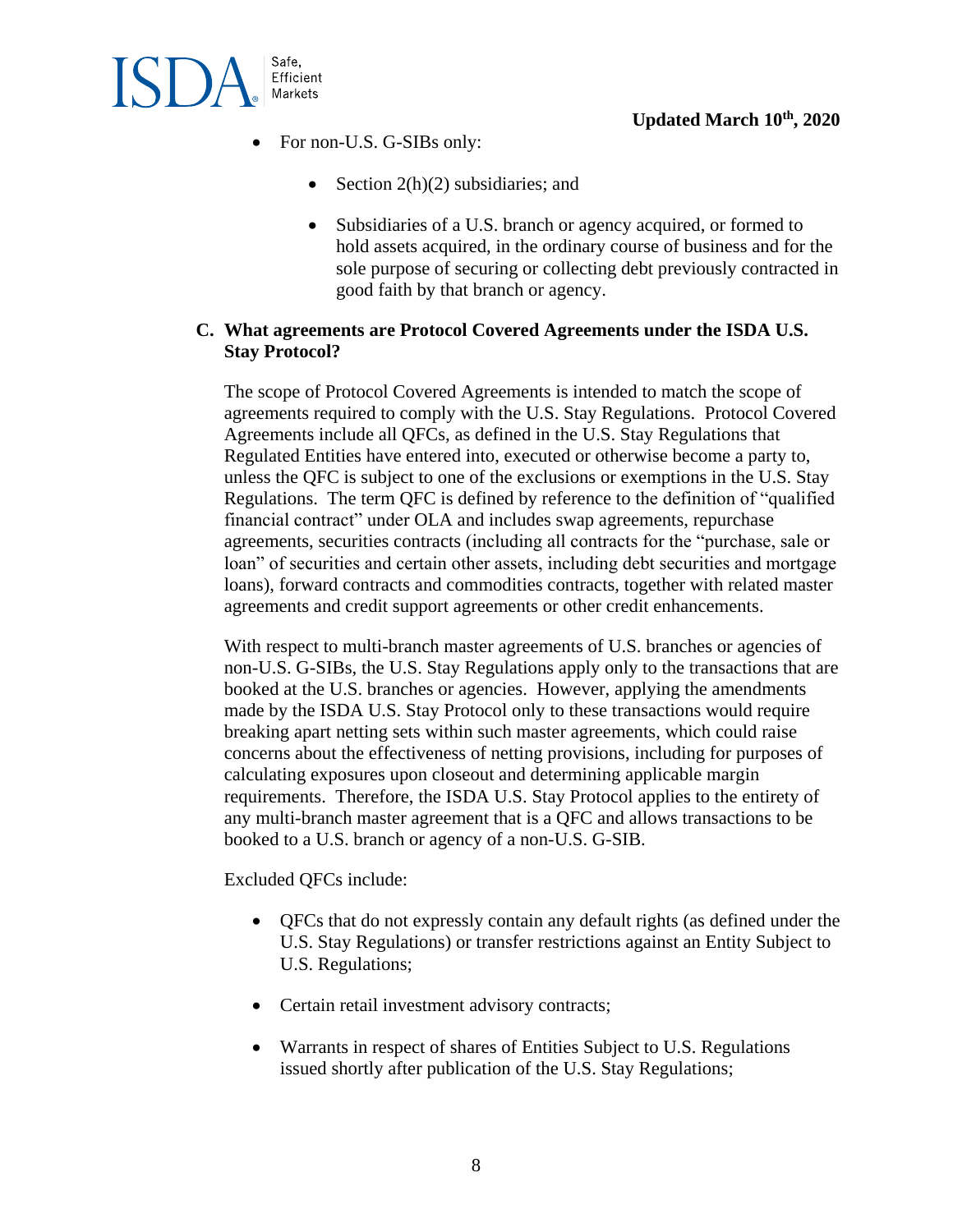

- Transactions to which a central counterparty is a party (which do not include the client-facing legs of transactions cleared under the principalto-principal clearing model – these client-facing legs are covered by the U.S. Stay Regulations);
- Transactions to which each party other than the Entity Subject to U.S. Regulations is a "financial market utility" (as defined in Title VIII of the Dodd-Frank Wall Street Reform and Consumer Protection Act); and
- Other QFCs excluded by the FRB, the FDIC and the OCC pursuant to a process set forth in the U.S. Stay Regulations.

Additionally, the provisions of the U.S. Stay Regulations addressing "opt-ins" to OLA and the FDI Act and, therefore, Section 1 of the ISDA U.S. Stay Protocol, do not apply to any QFC that (1) explicitly provides that it is governed by U.S. law and (2) is entered into with a counterparty that is organized, domiciled or has a principal place of business in the United States.

Separately, the provisions of the U.S. Stay Regulations addressing defaults arising because of the U.S. Bankruptcy Code or other proceedings in respect of an affiliate of an Entity Subject to U.S. Regulations and, therefore, Section 2 of the ISDA U.S. Stay Protocol, do not apply to any QFC that (1) does not explicitly provide any default right related "directly or indirectly" to an affiliate of the Entity Subject to U.S. Regulations becoming subject to insolvency or resolution proceedings and (2) does not explicitly prohibit the transfer of a credit enhancement provided by an affiliate of the Entity Subject to U.S. Regulations upon or following the affiliate of the Entity Subject to U.S. Regulations becoming subject to insolvency or resolution proceedings (unless the transfer would result in the supported party being the beneficiary of the credit enhancement in violation of the law applicable to the supported party).

### **i. Does the ISDA U.S. Stay Protocol only cover new QFCs?**

No. Amendments to Protocol Covered Agreements that are made by the ISDA U.S. Stay Protocol will apply to all existing QFCs between Regulated Entities and other parties that adhere to the ISDA U.S. Stay Protocol, including all outstanding transactions under such agreements, in addition to new transactions entered into under such agreements after adherence to the ISDA U.S. Stay Protocol.

However, like all ISDA protocols, except as described below with respect to "deemed" ISDA Master Agreements, the ISDA U.S. Stay Protocol only amends Protocol Covered Agreements entered into as of the time that parties adhere to the ISDA U.S. Stay Protocol (specifically, as of the date of acceptance by ISDA, as agent, of an Adherence Letter from the later of the parties to such an agreement to adhere, the so-called Implementation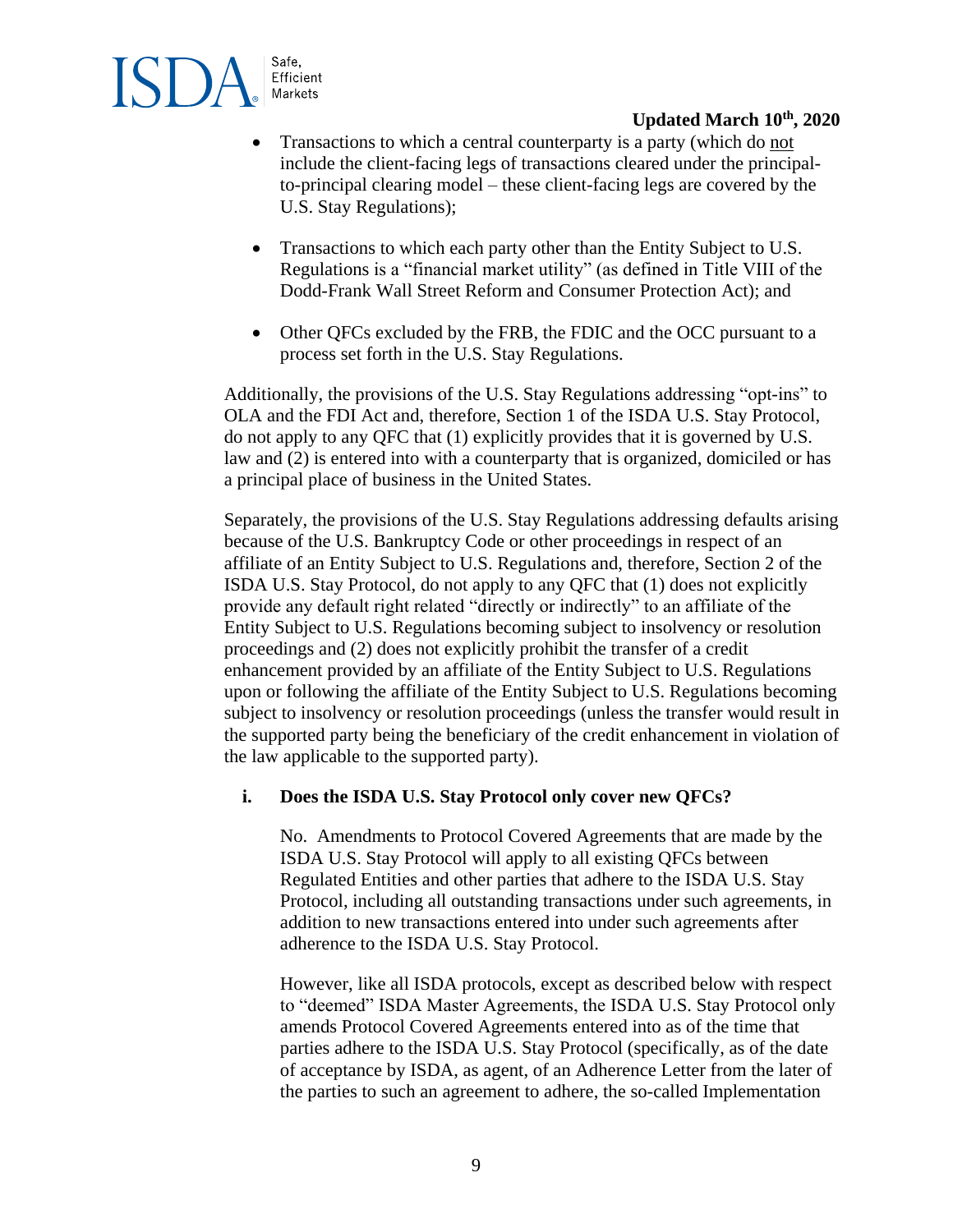

Date). The ISDA U.S. Stay Protocol does not apply to Protocol Covered Agreements entered into by parties after the Implementation Date for those parties.

The U.S. Stay Regulations do require that all QFCs (other than excluded  $QFCs$ ) entered into by Regulated Entities after January  $1<sup>st</sup>$ , 2019 comply with the requirements of the U.S. Stay Regulations. The safe harbor provisions in the U.S. Stay Regulations permit parties to such agreements entered into after the Implementation Date to comply with the requirements of the U.S. Stay Regulations by incorporating the ISDA U.S. Stay Protocol by reference into such agreements if all parties to the agreement have adhered to the ISDA U.S. Stay Protocol. Parties could use the following language to incorporate by reference the amendments made by the ISDA U.S. Stay Protocol into such agreements:

"The terms of the ISDA 2018 U.S. Resolution Stay Protocol ("ISDA U.S. Stay Protocol") are incorporated into and form a part of this Agreement, and this Agreement shall be deemed a Protocol Covered Agreement for purposes thereof. For purposes of incorporating the ISDA U.S. Stay Protocol, [•] shall be deemed to be a Regulated Entity and [•] shall be deemed to be an Adhering Party. In the event of any inconsistences between this Agreement and the ISDA U.S. Stay Protocol, the ISDA U.S. Stay Protocol will prevail."

The ISDA U.S. Stay Protocol does include within the definition of Protocol Covered Agreement "deemed" ISDA Master Agreements between an Adhering Party and a Regulated Entity that are entered into pursuant to long-form confirmations executed after the relevant Implementation Date (subject to satisfaction of certain conditions). However, upon the parties' subsequent execution of a new ISDA Master Agreement in respect of such long-form confirmation, neither the ISDA Master Agreement nor any of the confirmations thereunder will be amended by the ISDA U.S. Stay Protocol. To apply the terms of the ISDA U.S. Stay Protocol to the newly executed ISDA Master Agreement, the terms of the ISDA U.S. Stay Protocol could be incorporated by reference as described above.

## **ii. Will the ISDA U.S. Stay Protocol apply to all of my Protocol Covered Agreements if I adhere or just certain of them? Can I specify certain agreements for application of the ISDA U.S. Stay Protocol?**

The ISDA U.S. Stay Protocol will apply to all of your Protocol Covered Agreements with all Regulated Entities that also adhere to the ISDA U.S.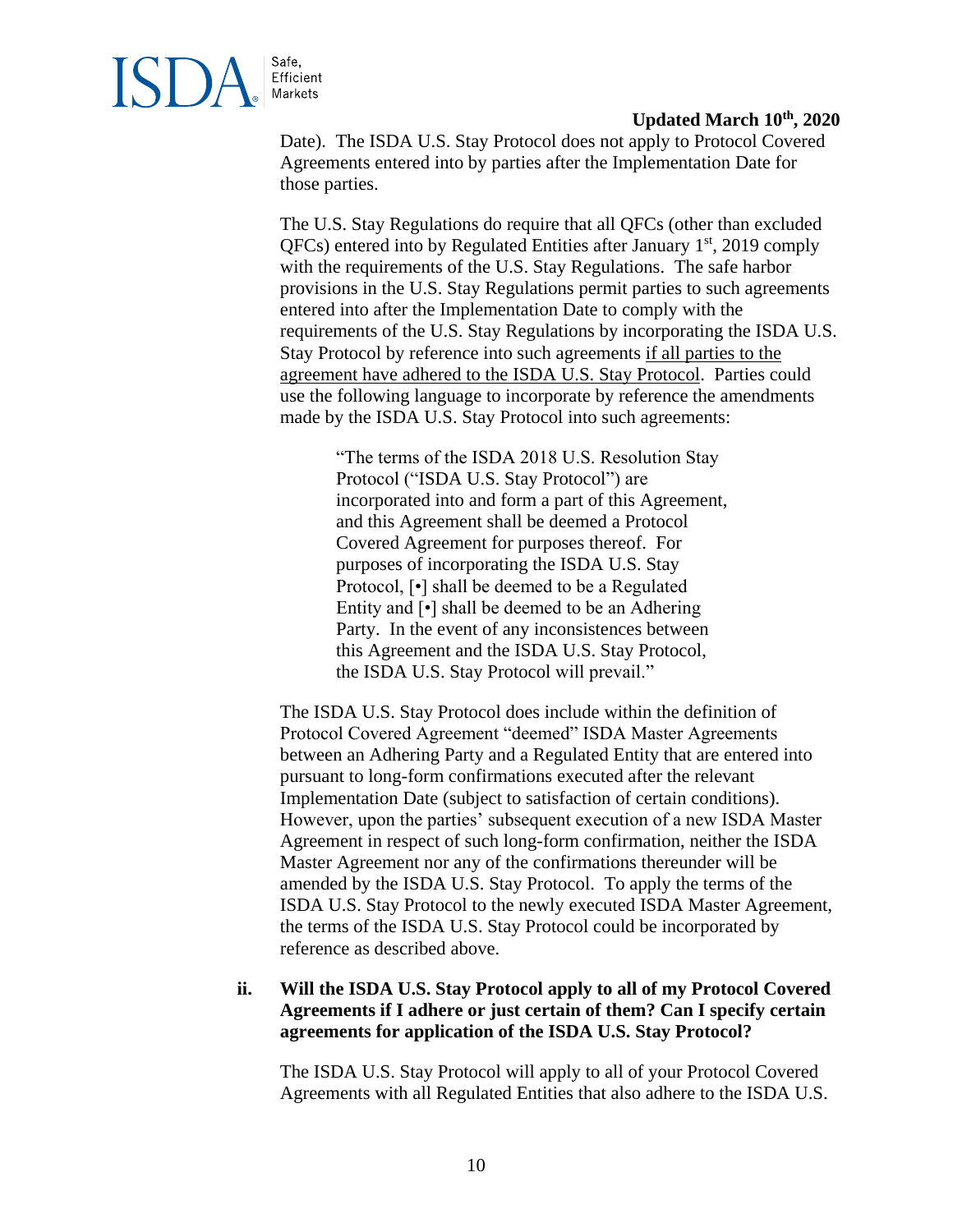

Stay Protocol. It will not apply to a Protocol Covered Agreement unless all parties to such agreement adhere. It will also not apply to any agreements to which no Regulated Entity is a party. Both bilateral agreements and multi-party agreements with one or more Regulated Entities can be Protocol Covered Agreements, if all parties have adhered to the ISDA U.S. Stay Protocol.

Like all ISDA protocols, the ISDA U.S. Stay Protocol also will not apply to any agreement in which the parties expressly state that the terms of the ISDA U.S. Stay Protocol do not apply.

### **D. Does a Regulated Entity have to amend its Protocol Covered Agreements with all Adhering Parties?**

Yes. A Regulated Entity that adheres to the ISDA U.S. Stay Protocol agrees to amend all of its Protocol Covered Agreements with all Adhering Parties.

### **E. Does an Adhering Party have to amend its Protocol Covered Agreements with all Regulated Entities?**

Yes. One of the required elements of a safe harbored "U.S. protocol" under the U.S. Stay Regulations is that it operate on a "universal basis," meaning that parties amend their covered QFCs with all Regulated Entities that adhered. Accordingly, under the ISDA U.S. Stay Protocol, an Adhering Party agrees to amend all Protocol Covered Agreements that it has entered with all Regulated Entities that adhere to the ISDA U.S. Stay Protocol. When adhering to the ISDA U.S. Stay Protocol, an Adhering Party may not select among Regulated Entities. Note, however, that the ISDA U.S. Stay Protocol does not amend agreements among Adhering Parties if none of the parties to an agreement are Regulated Entities (and no such amendment is required under the U.S. Stay Regulations).

As with other ISDA protocols, an agreement cannot be amended pursuant to the ISDA U.S. Stay Protocol unless all parties to such agreement adhere to the ISDA U.S. Stay Protocol. Therefore, all Regulated Entities that are parties to Protocol Covered Agreements (including credit enhancements) (see Question 2.C. above for more information about Protocol Covered Agreements) must adhere as Regulated Entities and their counterparties to such agreements must also adhere (directly or through an agent) in order to conform the agreements to the requirements of the U.S. Stay Regulations by way of the ISDA U.S. Stay Protocol.

### **F. What does it mean for Protocol Covered Agreements to be "provided by" or "received by" an Adhering Party?**

This language was intended to describe agreements that are signed by only one Adhering Party for the benefit of another Adhering Party, rather than "entered into" between two Adhering Parties, with each signing the agreement. Examples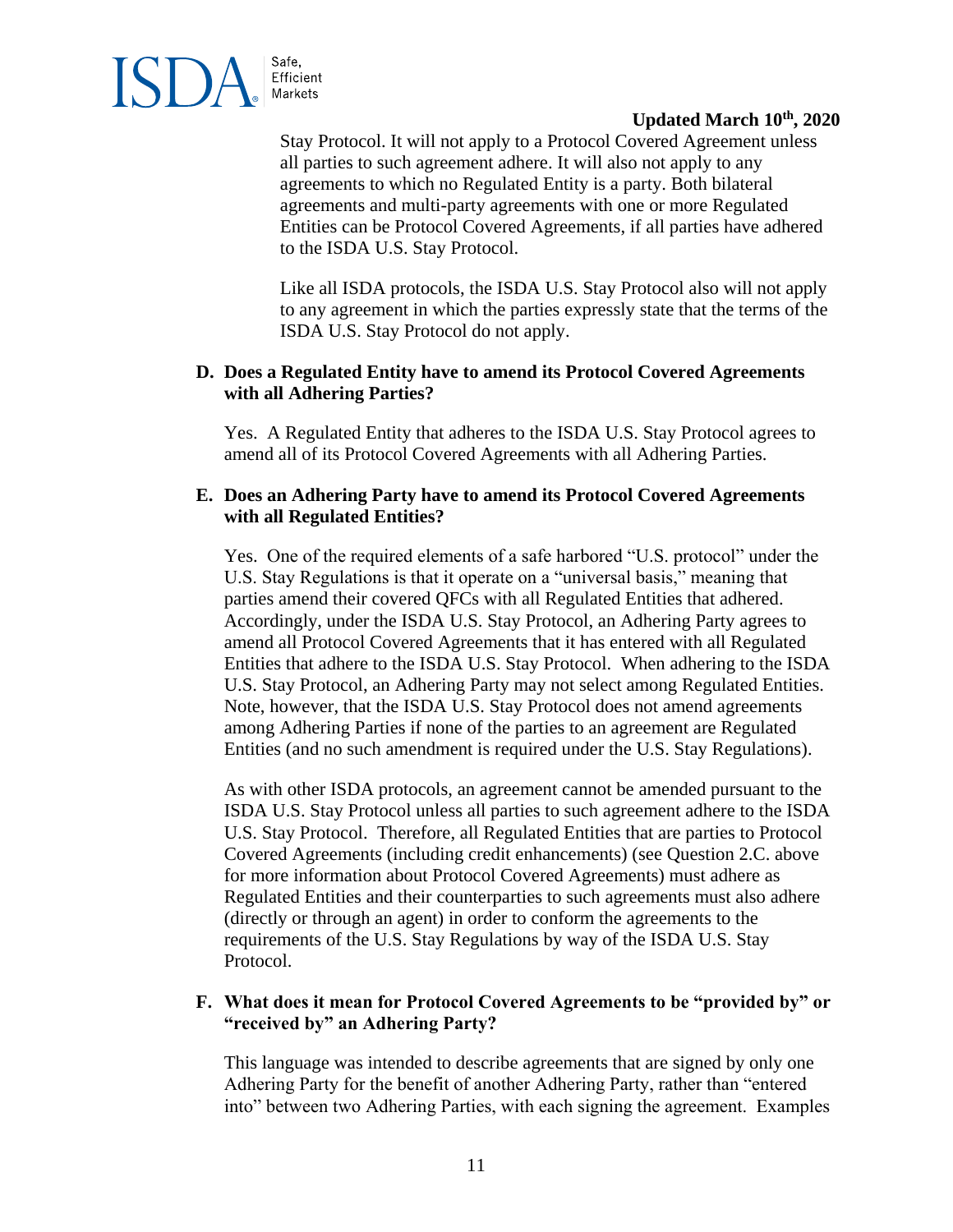

of Protocol Covered Agreements that may be "provided by" or "received by" an Adhering Party are guarantees, letters of credit or other one-way agreements signed by only one Adhering Party (or its Agent) or under which an Adhering Party (or its Agent) is the beneficiary.

### **G. What happens if an entity that was not a Regulated Entity when it became an Adhering Party later becomes a Regulated Entity?**

If an entity that was not a Regulated Entity when it became an Adhering Party later becomes a Regulated Entity (a "new Regulated Entity"), then the new Regulated Entity must re-adhere to the ISDA U.S. Stay Protocol and check the box as a Regulated Entity on the new Adherence Letter in order to be treated as a Regulated Entity for purposes of the ISDA U.S. Stay Protocol.

Pursuant to the U.S. Stay Regulations, a new Regulated Entity must come into compliance with the U.S. Stay Regulations with respect to its In-Scope QFCs with (1) other Regulated Entities within 1 year after becoming a Regulated Entity, (2) financial counterparties (other than small financial institutions) within 18 months after becoming a Regulated Entity and (3) all other counterparties within 2 years after becoming a Regulated Entity. The ISDA U.S. Stay Protocol amends Protocol Covered Agreements entered into as of the time that parties adhere to the ISDA U.S. Stay Protocol (specifically, as of the date of acceptance by ISDA, as agent, of an Adherence Letter from the later of the parties to such an agreement to adhere, the so-called Implementation Date). In general, the Implementation Date should not be impacted by an entity submitting a subsequent Adherence Letter in the same capacity. However, if an entity subsequently adheres in a different capacity, such as adhering as a Regulated Entity when it previously adhered as an Adhering Party that was not a Regulated Entity, the Implementation Date may be interpreted to move to the date when the entity adhered in a different capacity. Thus, any Protocol Covered Agreements entered into with Adhering Parties prior to the date the new Regulated Entity adheres to the ISDA U.S. Stay Protocol as a Regulated Entity may be amended by such adherence to include the provisions of the ISDA U.S. Stay Protocol applicable to the new Regulated Entity in its capacity as a Regulated Entity.

# **3. How does the ISDA U.S. Stay Protocol relate to the ISDA 2015 Universal Stay Protocol?**

## **A. If I have adhered to the ISDA 2015 Universal Stay Protocol, do I still need to adhere to the ISDA U.S. Stay Protocol?**

The ISDA 2015 Universal Stay Protocol applies only to agreements entered into by parties that have adhered to that protocol. While any entity may adhere to the ISDA 2015 Universal Stay Protocol, it is expected that market participants other than the original adherents to the ISDA 2015 Universal Stay Protocol will only adhere to the ISDA U.S. Stay Protocol.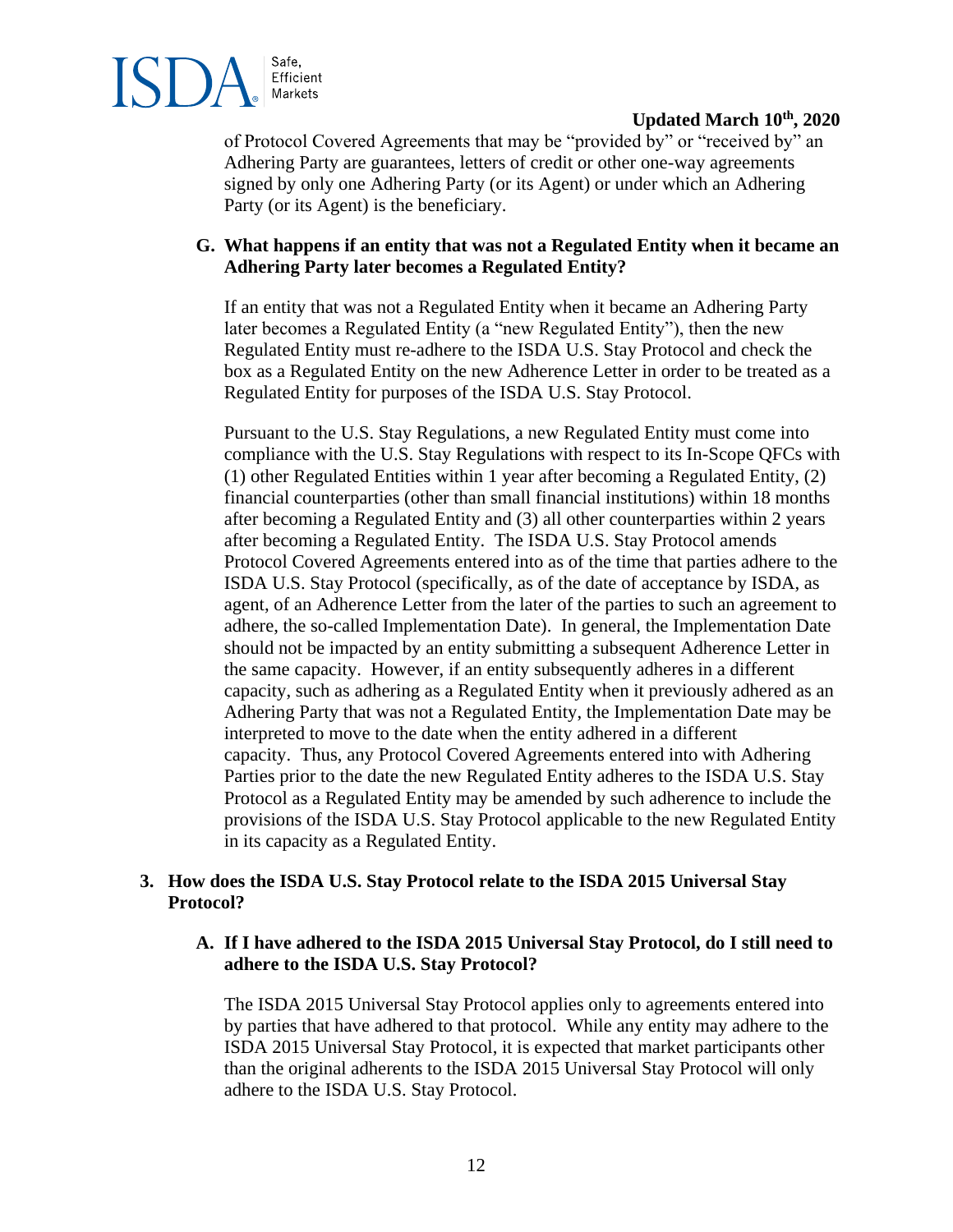

In order to amend agreements with entities that have not adhered to the ISDA 2015 Universal Stay Protocol, Entities Subject to U.S. Regulations must adhere to the ISDA U.S. Stay Protocol (or comply with the U.S. Stay Regulations in another way). It is therefore expected that parties that have adhered to the ISDA 2015 Universal Stay Protocol will also adhere to the ISDA U.S. Stay Protocol in order to comply with the U.S. Stay Regulations.

The safe harbor provisions of the U.S. Stay Regulations apply to the ISDA 2015 Universal Stay Protocol (including the Other Agreements Annex), so to the extent that all parties to an agreement have adhered to that protocol and the Other Agreements Annex, an Entity Subject to U.S. Regulations that is a party to such agreement would be in compliance with the U.S. Stay Regulations for that agreement so long as the ISDA 2015 Universal Stay Protocol amended such agreement or was incorporated by reference into such agreement.

# **B. Are the substantive terms of the ISDA U.S. Stay Protocol different from the ISDA 2015 Universal Stay Protocol?**

The ISDA U.S. Stay Protocol is substantively the same as the ISDA 2015 Universal Stay Protocol, except for certain differences as expressly required or permitted by the safe harbor provisions in the U.S. Stay Regulations. These differences include:

- Under Section 1, the ISDA U.S. Stay Protocol provides for an opt-in only to "Identified Regimes" (i.e., special resolution regimes in France, Germany, Japan, Switzerland, the United Kingdom and the United States of America), but the ISDA U.S. Stay Protocol does not provide for an opt-in to additional "Protocol Eligible Regimes" (as defined in the ISDA 2015 Universal Stay Protocol).
- Section 1 of the ISDA U.S. Stay Protocol is limited so that the provisions apply only upon the resolution of a Regulated Entity, as opposed to the resolution of an Adhering Party that is not a Regulated Entity (the Section 2 provisions are so limited in both the ISDA 2015 Universal Stay Protocol and the ISDA U.S. Stay Protocol).
- The client-facing leg of a transaction cleared under the principal-toprincipal clearing model is not excluded from the ISDA U.S. Stay Protocol and does not receive the special treatment it receives under the ISDA 2015 Universal Stay Protocol.
- Certain opt-out provisions in the ISDA 2015 Universal Stay Protocol are eliminated or limited in scope or application in the ISDA U.S. Stay Protocol.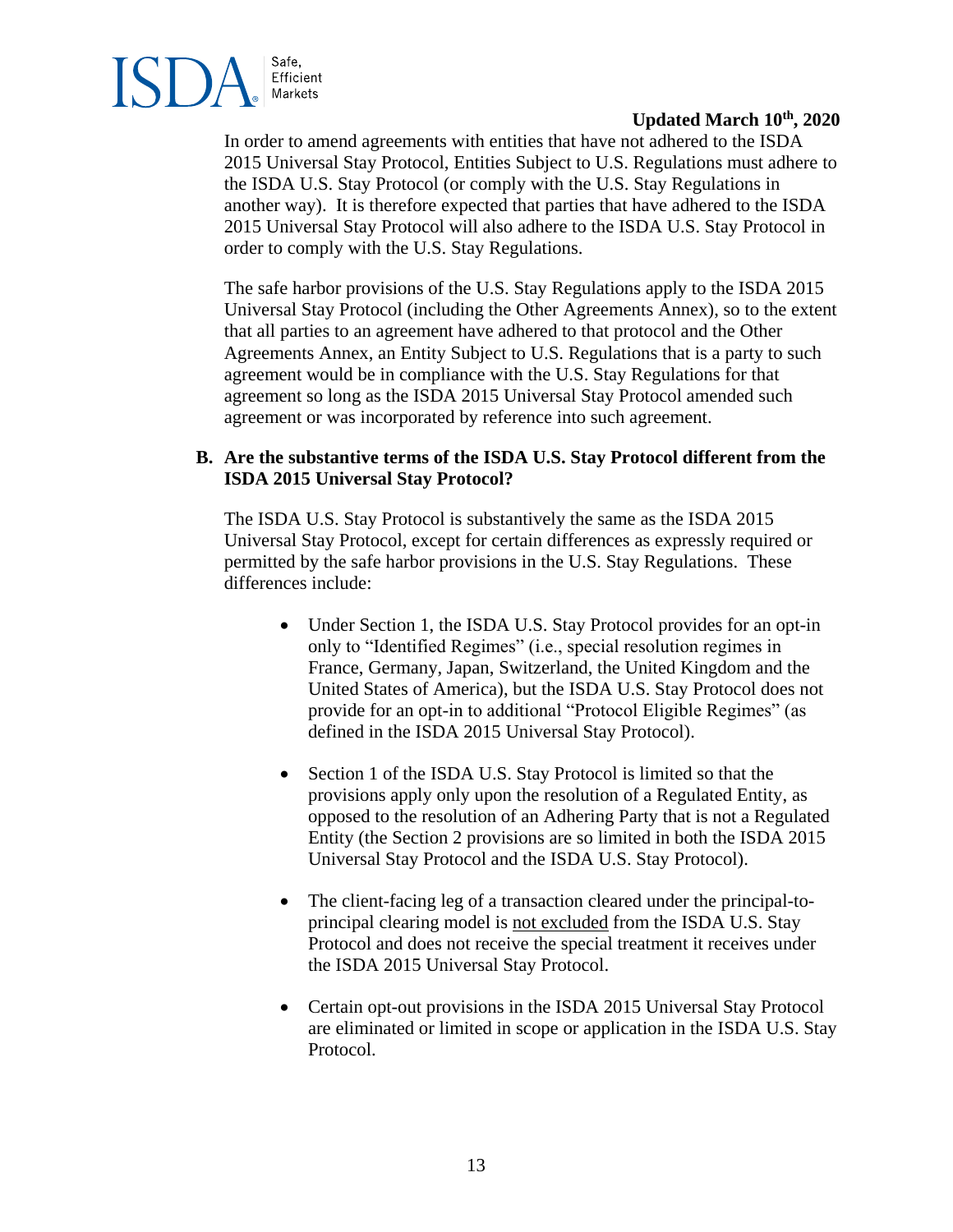

- The scope of Protocol Covered Agreements in the ISDA U.S. Stay Protocol is tailored to match the scope of QFCs required to comply with the U.S. Stay Regulations.
- The ISDA U.S. Stay Protocol preserves the universal nature of the ISDA 2015 Universal Stay Protocol (in that through adherence to the ISDA U.S. Stay Protocol, an Adhering Party agrees to amend all Protocol Covered Agreements with all Regulated Entities) but contains certain mechanical provisions that make it easier for agents to adhere on behalf of only certain clients.

### **4. When does the ISDA U.S. Stay Protocol become effective?**

As between an Adhering Party and a Regulated Entity (including, for the avoidance of doubt, any two Regulated Entities), the agreement to make the amendments contemplated by the ISDA U.S. Stay Protocol will be effective on the date of acceptance by ISDA, as agent, of an Adherence Letter from the later party to adhere (the Implementation Date). The amendments themselves will be effective on the later of (1) the Implementation Date and (2) the relevant Compliance Date. The "Compliance Date" with respect to a Protocol Covered Agreement is:

- January  $1^{st}$ , 2019, if each party to such Protocol Covered Agreement is an Entity Subject to U.S. Regulations.
- $\bullet$  July 1<sup>st</sup>, 2019, if each party to such Protocol Covered Agreement (other than the Entity Subject to U.S. Regulations) is a "Financial Counterparty" but is not a "Small Financial Institution" (as both terms are defined in the regulations issued by the FRB (12 C.F.R. §§ 252.2, 252.81-88)). "Small Financial Institutions" generally include banking entities with \$10 billion or less in assets.
- January  $1<sup>st</sup>$ , 2020, if a party to such Protocol Covered Agreement is not described above.

### **5. How do I adhere to the ISDA U.S. Stay Protocol?**

#### **A. Is there a closing date for adherence to the ISDA U.S. Stay Protocol?**

There is currently no cut-off date for adherence, but ISDA reserves the right to designate a closing date of the ISDA U.S. Stay Protocol by giving 30 days' notice on this site.

### **B. How do I submit an Adherence Letter?**

Each entity executing an Adherence Letter will access the [Protocol](https://www.isda.org/protocols/manage/) section of the ISDA website at www.isda.org to enter information online that is required to generate its form of Adherence Letter. Either by directly downloading the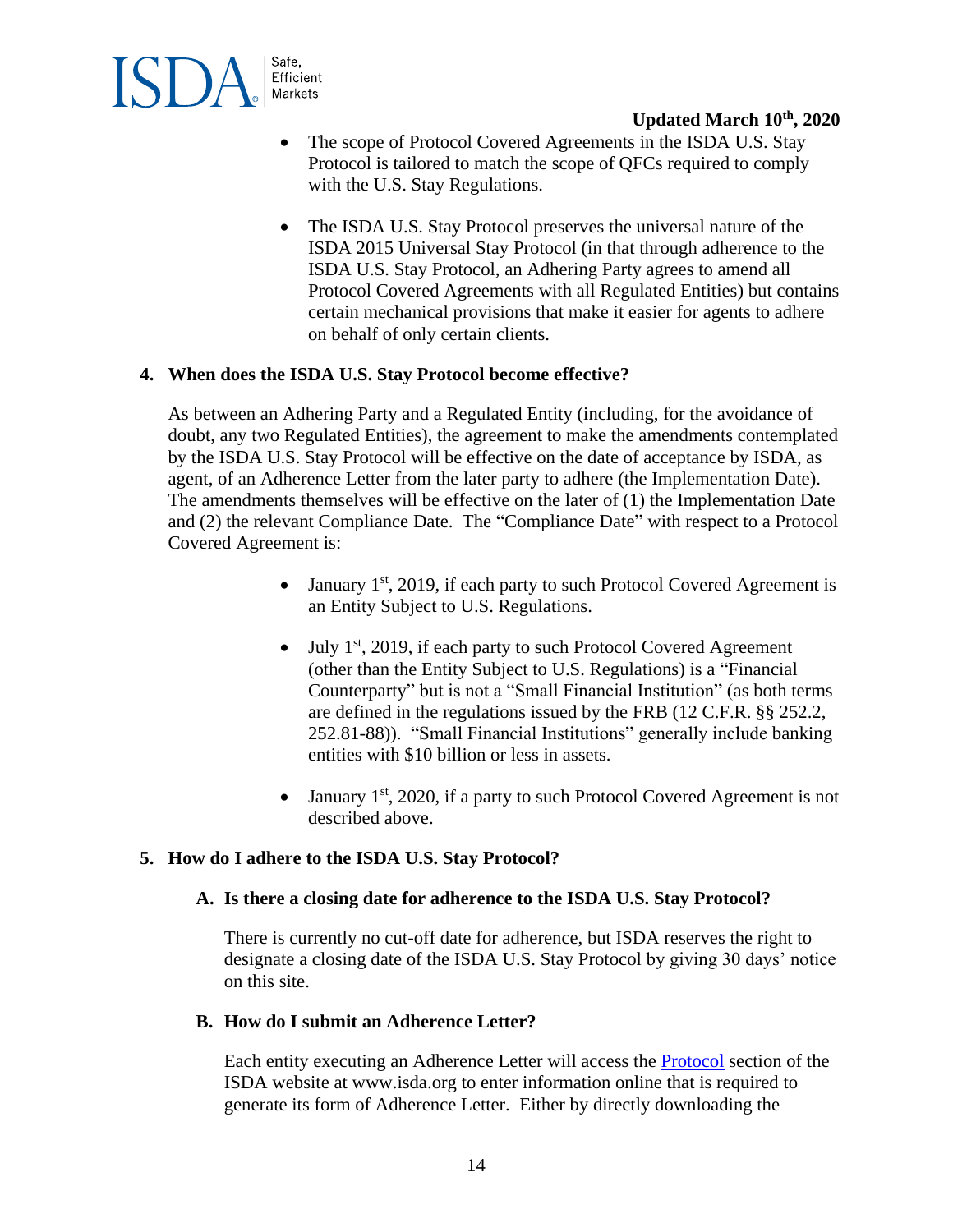

populated Adherence Letter from the protocol management system or upon receipt via e-mail of the populated Adherence Letter, the entity must print, sign and upload the signed Adherence Letter as a PDF (portable document format) attachment into the protocol management system. Once the signed Adherence Letter has been approved and accepted by ISDA, the ISDA U.S. Stay Protocol adherent will receive an e-mail confirmation of adherence to the ISDA U.S. Stay Protocol. A step-by-step guide to adherence is available [here.](https://www.isda.org/a/PFjEE/How-to-Adhere-to-2018_U.S._Resolution_Stay_Protocol.pdf)

## **C. Is adherence public?**

Yes. A list of Adhering Parties will be published on ISDA's website. Note that this list will contain the names of agents adhering on behalf of clients but will not contain the names of the clients themselves. See Question 6 below for additional information about adherence by agents.

# **D. What is a conformed copy?**

A conformed copy of the Adherence Letter means that the name of the authorized signatory (for example, Patricia Smith) is typed rather than having Patricia Smith's actual signature on the letter. ISDA only posts on its website the conformed copy of all Adherence Letters. A conformed copy of each Adherence Letter containing, in place of each signature, the printed or typewritten name of each signatory will be published by ISDA so that it may be viewed on ISDA's website.

### **E. Who is an authorized signatory?**

An authorized signatory to the Adherence Letter is an individual who has the legal authority to bind the adhering institution.

### **F. Can I change the text of the Adherence Letter?**

No. The Adherence Letter must be in the same format as the form of letter published in the ISDA U.S. Stay Protocol and generated by the protocol management webpage.

### **G. Are there any costs to adhere to the ISDA U.S. Stay Protocol?**

Yes. Each party adhering to the ISDA U.S. Stay Protocol must submit a one-time fee of US \$500 to ISDA at or before the submission of its Adherence Letter.

Each individual legal entity is considered a separate Adhering Party for this purpose, and must pay the adherence fee, except that an investment/asset manager/agent that adheres on behalf of one or more underlying funds or principals for whom it has entered into a Protocol Covered Agreement, using a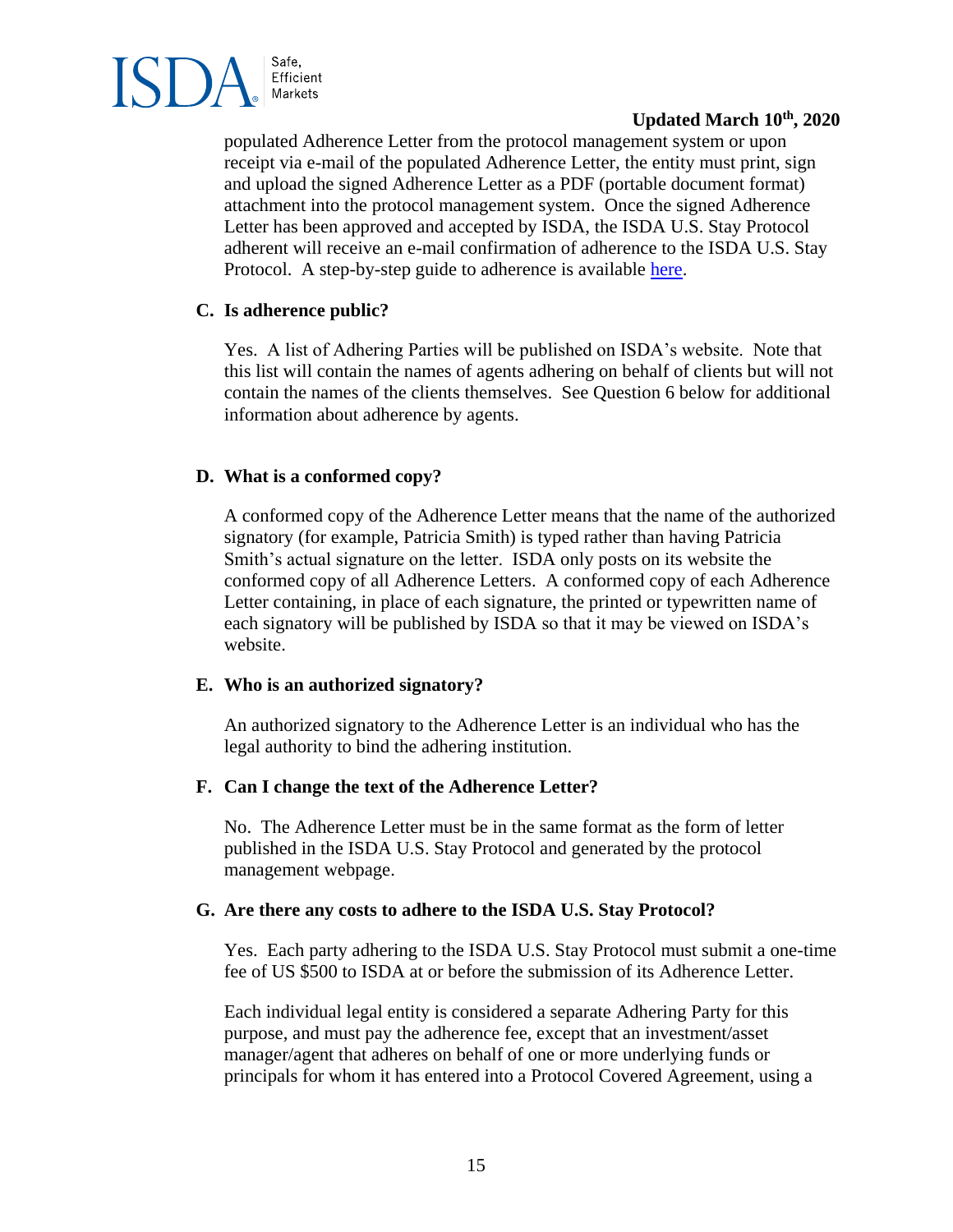

single Adherence Letter, would only pay a single adherence fee for that Adherence Letter.

Note that ISDA offers pricing for multiple entity corporate or fund groups. If a corporate or fund group has 25-100 entities that adhere to the ISDA U.S. Stay Protocol, they can adhere for a flat fee of \$12,500 total. If a corporate or fund group has more than 100 entities that adhere to the ISDA U.S. Stay Protocol, they can adhere for a flat fee of \$25,000. If your corporate or fund group qualifies for this pricing, please contact [protocolmanagement@isda.org](mailto:protocolmanagement@isda.org) for further details on how to make the payment and submit your Adherence Letters.

### **H. Can I revoke my adherence to the ISDA U.S. Stay Protocol?**

Once ISDA has accepted an Adherence Letter, an Adhering Party is bound by all amendments with other parties that have already adhered to the ISDA U.S. Stay Protocol or, subject to the discussion below, that adhere before a designation of the "Annual Revocation Date".

An Adhering Party may, at any time during the period from October 1 to October 31 of a calendar year, deliver to ISDA a notice specifying the Annual Revocation Date as its cut-off date in respect of amendments with future Adhering Parties. The effect of such a letter will be to withdraw adherence with respect to future Adhering Parties as of December 31 of that calendar year. Although amendments already made will not be revoked, any subsequent adherence by new Adhering Parties after the designated Annual Revocation Date will not bind the party that has submitted a Revocation Notice.

As a contractual matter, Adhering Parties may, subsequent to adherence to the ISDA U.S. Stay Protocol, bilaterally agree to amend their Protocol Covered Agreements, and any such subsequent amendments will supersede those made by the ISDA U.S. Stay Protocol with respect to such Adhering Parties and Protocol Covered Agreements to the extent that they are inconsistent. Note that any such amendments may conflict with the safe harbor provisions in the U.S. Stay Regulations.

#### **6. How do investment/asset managers or other agents adhere on behalf of clients?**

If you are an investment or asset manager and act on behalf of one or more principals or funds (each referred to in these FAQs as a "client"), you may sign the Adherence Letter to adhere as an Adhering Party on behalf of clients using one of the options below. You may not use an Adherence Letter to adhere as a Regulated Entity on behalf of clients or on behalf of clients that are adhering as Regulated Entities. You may adhere on behalf of clients that are Entities Subject to U.S. Regulations so long as you adhere on behalf of such clients in their capacity as a counterparty and Adhering Party and do not elect that such clients are Regulated Entities in your Adherence Letter. Entities Subject to U.S. Regulations must separately submit an Adherence Letter as a principal to adhere as a Regulated Entity.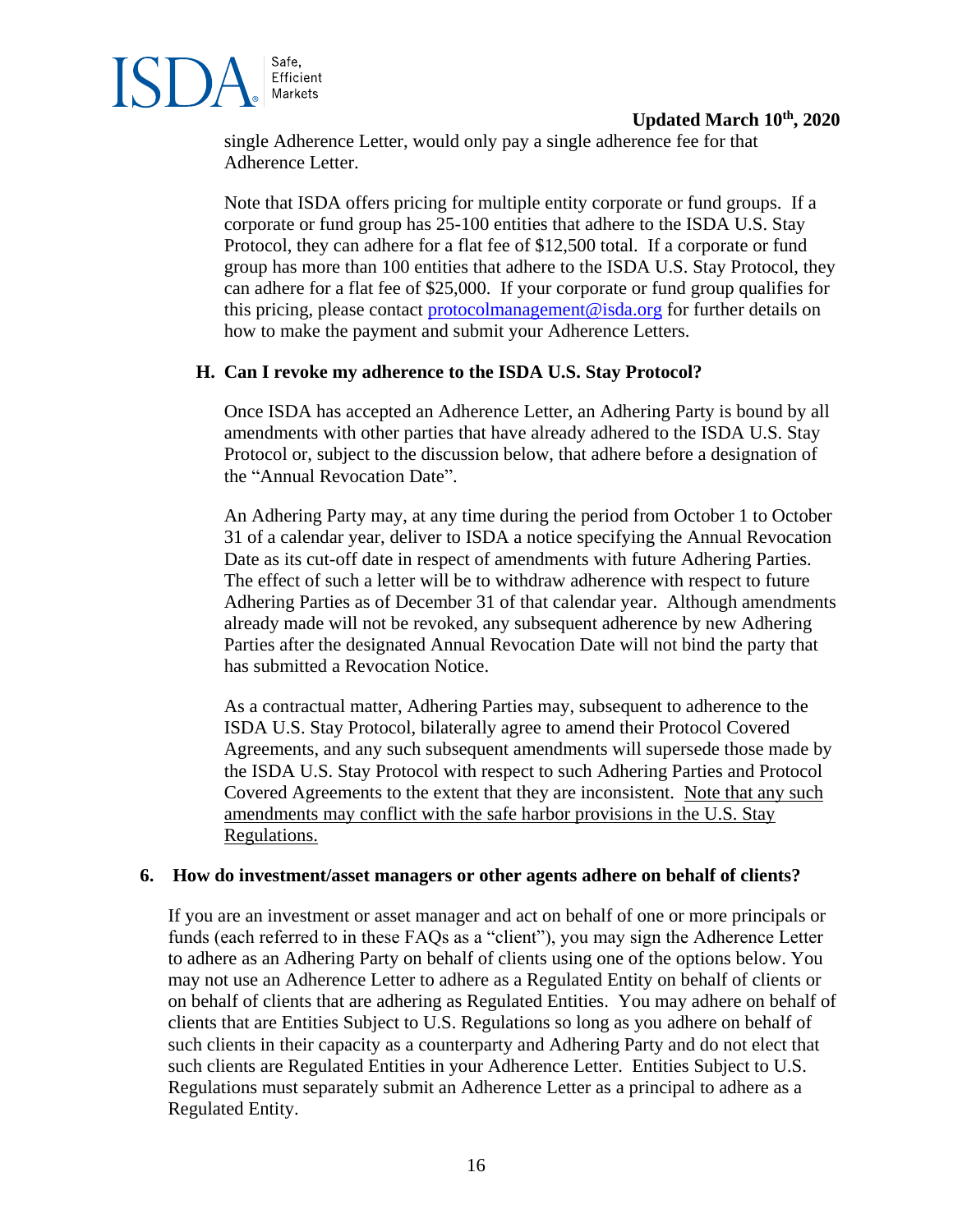

In your Adherence Letter, you can elect to adhere (1) as a principal, (2) as an agent on behalf of all of the clients that you represent, (3) as an agent on behalf of some, but not all, of the clients that you represent, (4) as an agent on behalf of all of the clients that you represent except for clients identified as excluded or (5) as an agent on behalf of no current clients.

# **A. How do I adhere as principal and on behalf of my clients?**

If you are adhering as both an investment or asset manager acting on behalf of one or more clients and as a principal for your trades, you should submit two separate Adherence Letters. You should sign one Adherence Letter to adhere as an Adhering Party on behalf of clients and sign a separate Adherence Letter to adhere as an Adhering Party as a principal.

## **B. How do I adhere on behalf of all clients I represent?**

If you have the authority to adhere to the ISDA U.S. Stay Protocol as agent on behalf of all clients, you should choose the following adherence type in your Adherence Letter: "Investment/Asset Manager or Other Agent on Behalf of All Funds, Accounts or other Principals that it Represents". You do not need to submit a separate Adherence Letter for each client. You may, at your option, choose to provide a list of clients to Regulated Entities bilaterally. However, all clients on whose behalf you have authority will be bound irrespective of whether a list of clients is provided or not and irrespective of the names of the clients on the list.

### **C. How do I adhere on behalf of some, but not all, clients I represent?**

If you have the authority to adhere to the ISDA U.S. Stay Protocol as agent on behalf of one or more, but not all clients that you represent, you may choose the following adherence type in your Adherence Letter: "Investment/Asset Manager or Other Agent on Behalf of Certain Identified Funds, Accounts or other Principals that it Represents". You will be responsible for identifying the relevant clients on whose behalf you are adhering through an online platform available generally to the industry, including, for example, the ISDA Amend platform provided by IHS Markit. Such identification can be provided in the form of specific entity names of your clients or in the form of specific identifiers known and recognized by all Regulated Entities. You may identify clients by using both names and specific identifiers, but you must supply one or the other for each client. Choosing not to provide both does not affect the legal validity and binding nature of the ISDA U.S. Stay Protocol, provided that one or the other is provided.

## **D. How do I adhere on behalf of all the clients that I represent except for clients identified as excluded?**

If you have the authority to adhere to the ISDA U.S. Stay Protocol as agent on behalf all clients that you represent except certain clients, you may choose the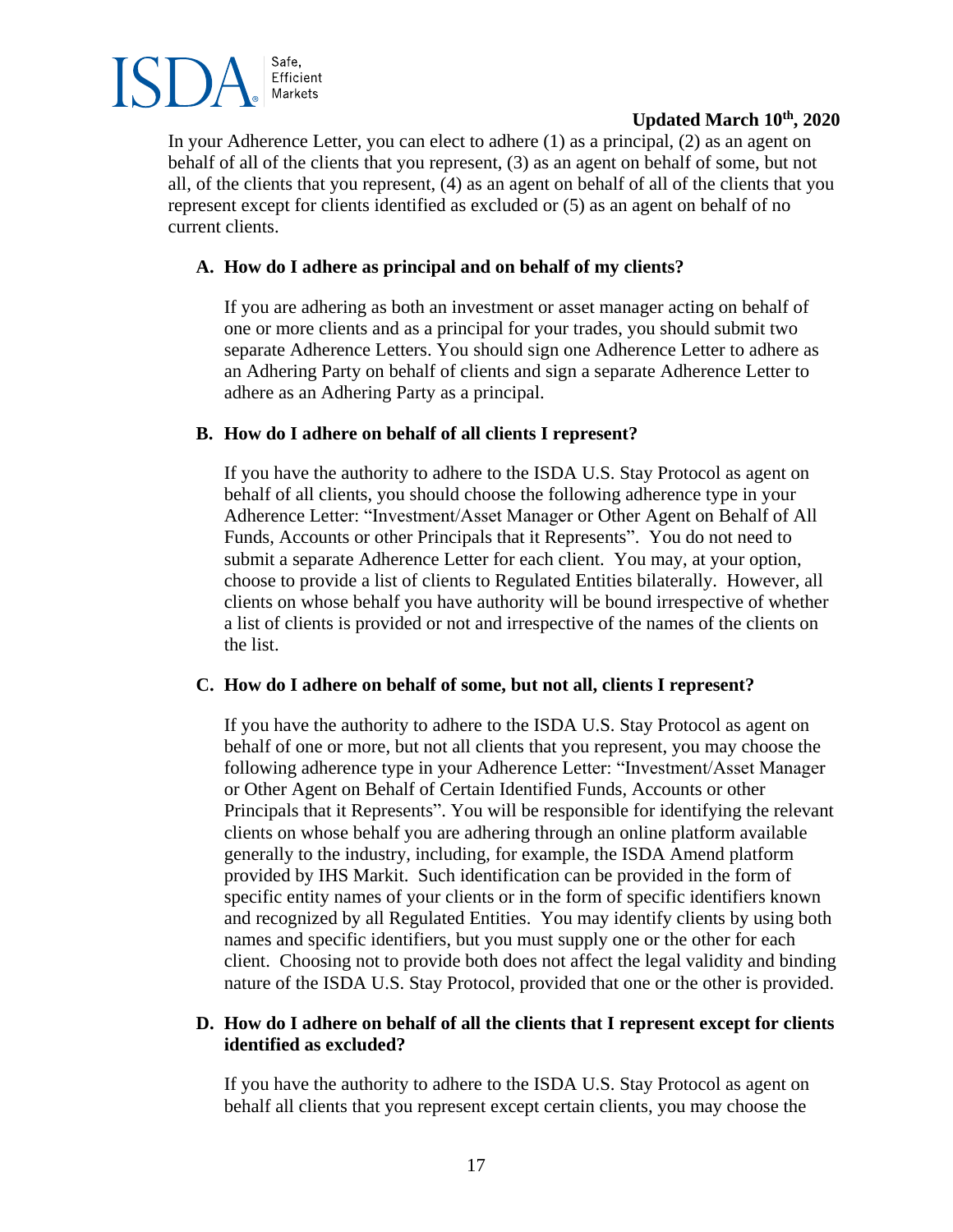

following adherence type in your Adherence Letter: "Investment/Asset Manager or Other Agent on Behalf of All Funds, Accounts or other Principals Except Certain Funds, Accounts or other Principals Identified as Excluded". You will be responsible for identifying the excluded clients through an online platform available generally to the industry, including, for example, the ISDA Amend platform provided by IHS Markit. Such identification can be provided in the form of specific entity names of your clients or in the form of specific identifiers known and recognized by all Regulated Entities. You may identify clients by using both names and specific identifiers, but you must supply one or the other for each excluded client. Choosing not to provide both does not affect the legal validity and binding nature of the ISDA U.S. Stay Protocol, provided that one or the other is provided for each excluded client.

### **E. How do I adhere on behalf of no current clients?**

If you wish to adhere to the ISDA U.S. Stay Protocol as agent on behalf of no current clients, you should choose one of the following adherence type in your Adherence Letter: "Investment/Asset Manager or Other Agent on Behalf of All Funds, Accounts or other Principals that it Represents" or "Investment/Asset Manager or Other Agent on Behalf of Certain Identified Funds, Accounts or other Principals that it Represents". You will be responsible for following the relevant instructions above if and when you add clients on whose behalf you are adhering.

#### **F. What if I want to adhere on behalf of only one client?**

If you adhere as an agent on behalf of a single client and the client is the only principal that you represent, you can adhere pursuant to the option described above for "How do I adhere on behalf of all clients I represent?"

If, however, you adhere as an agent on behalf of a single client, but that is not the only client you represent, you can adhere pursuant to the option described above in "How do I adhere on behalf of some, but not all, clients I represent?" You should choose the following adherence type in your Adherence Letter: "Investment/Asset Manager or Other Agent on Behalf of Certain Identified Funds, Accounts or other Principals that it Represents," and identify your client through an online platform available generally to the industry, including, for example, the ISDA Amend platform provided by IHS Markit.

### **G. What happens if I add a client to an umbrella master agreement after adhering to the ISDA U.S. Stay Protocol?**

If you add a client to an umbrella master agreement after the date you adhere to the ISDA U.S. Stay Protocol as agent either on behalf of all of your clients or on behalf of all of your clients except for clients identified as excluded (whether that added client was an existing client as of the date of your adherence or a new client acquired after such date), that client will be added to that umbrella master agreement as amended by the ISDA U.S. Stay Protocol, unless otherwise agreed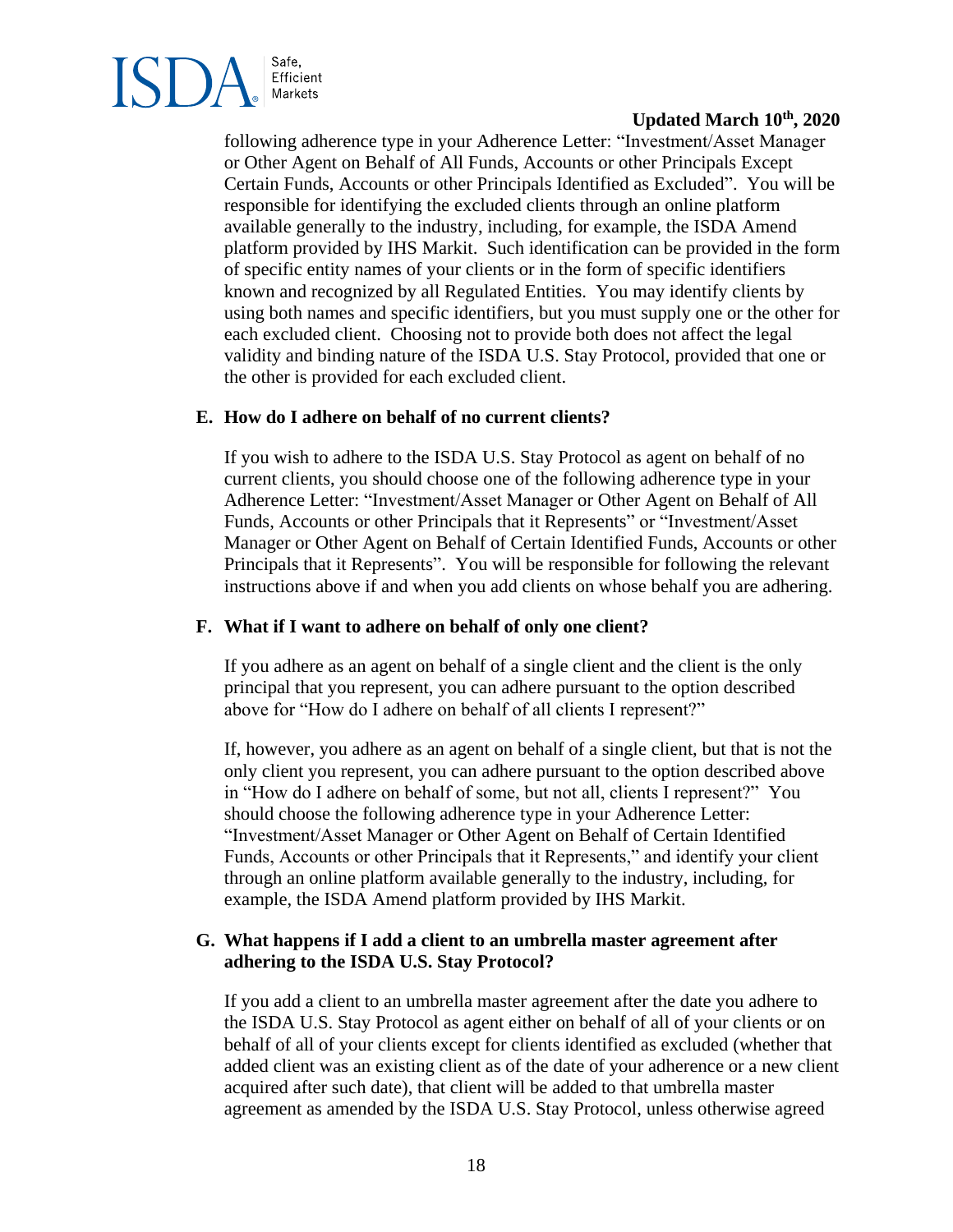

(or unless you identified that client as excluded pursuant to the process described above).

If you add a client to an umbrella master agreement after the date you adhere to the ISDA U.S. Stay Protocol as agent on behalf of some, but not all, of your clients (whether that added client was an existing client as of the date of your adherence or a new client acquired after such date), you must identify the client that has been added to the umbrella master agreement through an online platform available generally to the industry, including, for example, the ISDA Amend platform provided by IHS Markit. Upon such identification, the client will be added to the umbrella master agreement as amended by the ISDA U.S. Stay Protocol.

### **H. What is the Agent Representation?**

If you adhere to the ISDA U.S. Stay Protocol on behalf of one or more clients or add new clients after the date you adhere to the ISDA U.S. Stay Protocol, you must communicate the identity of each such client to each Regulated Entity with, to or from which you have entered into, provided or received one or more Protocol Covered Agreements on behalf of such client. When you communicate the identity of a client to a Regulated Entity you are deemed to represent to such Regulated Entity that you have communicated the identity of the client to each other Regulated Entity with, to or from which you have entered into, provided or received one or more Protocol Covered Agreements on behalf of such client.

### **I. If an investment/asset manager or other agent has adhered on my behalf, which of my Protocol Covered Agreements are amended?**

If an investment/asset manager or other agent adheres to the ISDA U.S. Stay Protocol on your behalf through one of the agent adherence methods described in Section 3(g) of the ISDA U.S. Stay Protocol, the ISDA U.S. Stay Protocol will amend all of your Agent Protocol Covered Agreements with adhering Regulated Entities that this particular agent entered into, provided or received on your behalf *and* that the agent has the authority to amend on your behalf. It will not apply to a Protocol Covered Agreement that either you or a different investment/asset manager or other agent entered into.

If an investment/asset manager or other agent adheres to the ISDA U.S. Stay Protocol in its name as agent on your behalf through one of the methods described in Section 3(g) of the ISDA U.S. Stay Protocol, then *only* those QFCs that fall within the definition of Agent Covered Agreement or Agent Covered Credit Enhancement will be remediated. The definition of Agent Covered Agreement is limited to an In-Scope QFC (other than an Excluded Agreement) that is signed by the agent on your behalf, and the definition of an Agent Covered Credit Enhancement is limited to a credit enhancement that is an In-Scope QFC (other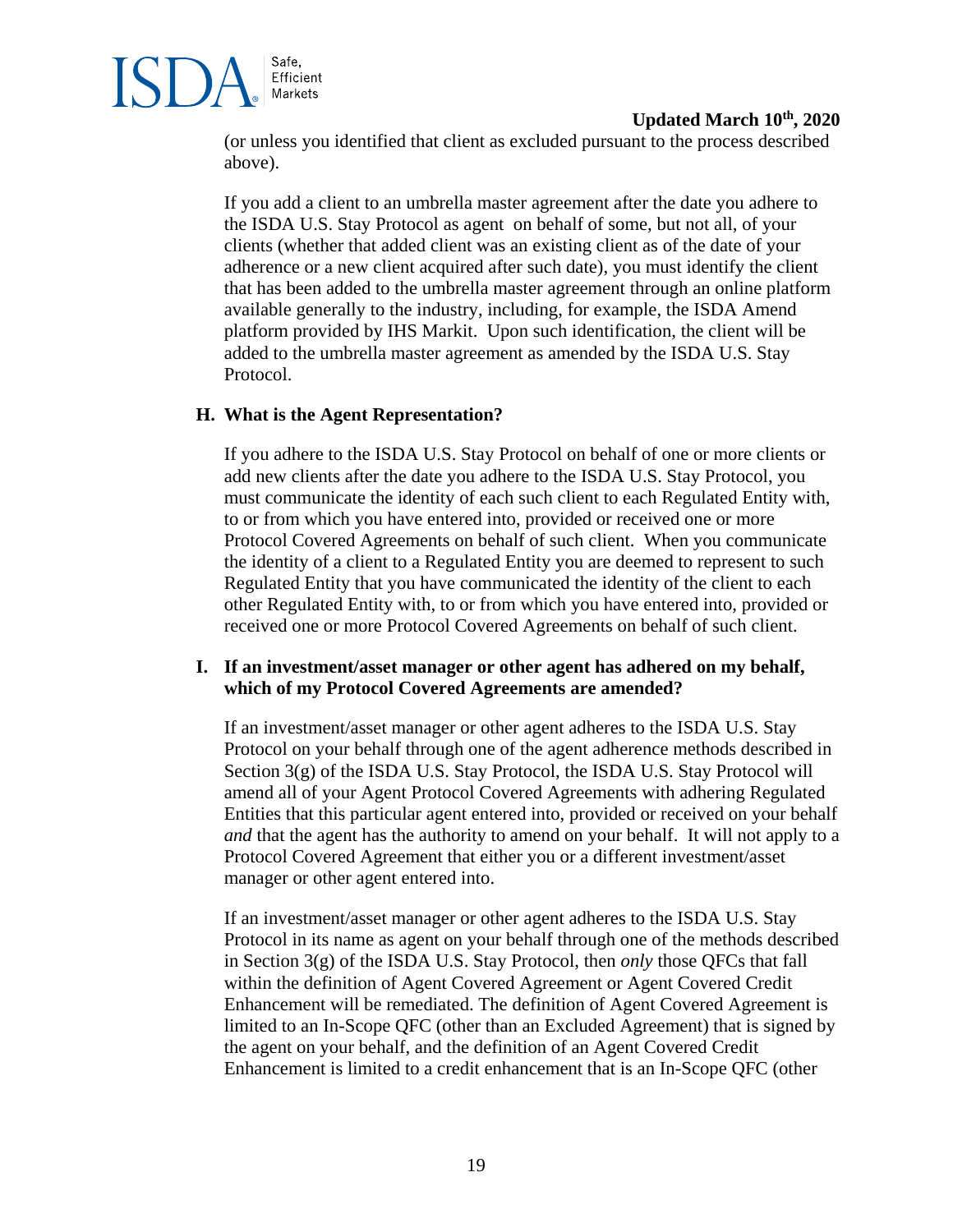Efficient Markets

Safe,

than an Excluded Agreement) that is entered into by or provided by or to the agent on your behalf.

An agreement that was signed by you directly is not an Agent Covered Agreement or an Agent Covered Credit Enhancement and therefore cannot be remediated by an agent's adherence to the ISDA U.S. Stay Protocol utilizing the agent adherence methods described in Section 3(g) of the ISDA U.S. Stay Protocol. This is true notwithstanding any express authority that you may have granted to your agent to execute an adherence letter on your behalf.

However, as noted in the response to Question 6.J below, it is possible for an agent to execute a separate "Single Entity Adherence Letter " in your name as principal, assuming the agent has the appropriate agency authority to do so.

In addition, if an investment/asset manager or other agent has adhered on your behalf utilizing the agent adherence methods described in Section  $3(g)$  of the ISDA U.S. Stay Protocol, this adherence will not amend a Protocol Covered Agreement that a different investment/asset manager or other agent entered into on your behalf. This means that if you trade through multiple investment/asset managers or other agents pursuant to different Protocol Covered Agreements, either each investment/asset manager or other agent must adhere to the ISDA U.S. Stay Protocol on your behalf utilizing the agent adherence methods described in Section 3(g) of the ISDA U.S. Stay Protocol or you must adhere to the ISDA U.S. Stay Protocol as principal using the "Single Entity Adherence" option.

For example, if you enter into Protocol Covered Agreement X through asset manager A and Protocol Covered Agreement Y through asset manager B, there are two ways to amend Protocol Covered Agreements X and Y through adherence to the ISDA U.S. Protocol. First, you can adhere to the ISDA U.S. Protocol using the "Single Entity Adherence" option. Second, both asset manager A and asset manager B can adhere to the ISDA U.S. Protocol on your behalf utilizing the agent adherence methods described in Section 3(g) of the ISDA U.S. Stay Protocol. Note that both asset manager A and asset manager B must adhere in order for the second option to work. It is not enough for only one of the asset managers to adhere to the ISDA U.S. Protocol, and your ability to continue trading with Regulated Entity counterparties may be limited until both asset managers have adhered on your behalf.

In addition, if more than one investment/asset manager has entered into a given Protocol Covered Agreement on your behalf, then either you must adhere to the ISDA U.S. Protocol using the "Single Entity Adherence" option, or both investment/asset managers must adhere to the ISDA U.S. Protocol on your behalf in order to amend the agreement, unless one of the investment/asset managers has the authority to amend the Protocol Covered Agreement on your behalf without the signature of the other investment/asset manager.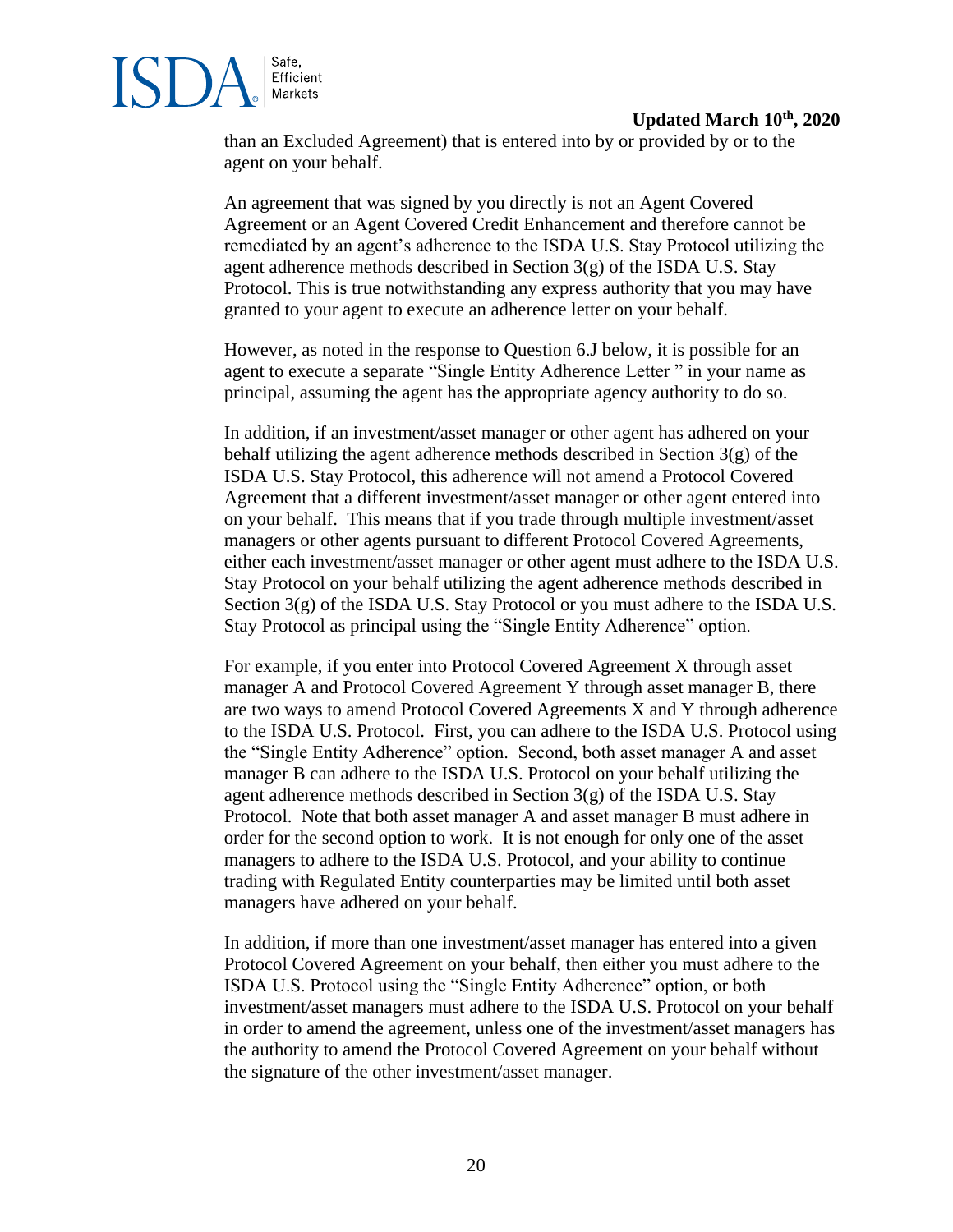

Note that adherence by an investment/asset manager as agent through the methods described in Section 3(g) of the ISDA U.S. Stay Protocol will not amend Protocol Covered Agreements entered into by the investment/asset manager in its own name as principal. To amend such agreements the investment/assets manager must adhere in its own name using the "Singe Entitle Adherence" option.

# **J. If I wish to adhere to the ISDA U.S. Stay Protocol as principal, can my agent execute a single-entity adherence letter in my name on my behalf?**

Yes. If you wish to adhere to the ISDA U.S. Stay Protocol directly as principal, including to remediate In-Scope QFCs that have been signed by you directly, it is possible for the a Single Entity Adherence Letter to be executed in your name by your agent, assuming the agent has the appropriate agency authority to do so. In this case, the adherence letter would list your name as the adherent, and the signature block would indicate the capacity of the agent submitting the adherence letter on your behalf (e.g., XYZ Fund, by ABC as investment manager).

## **K. If a general partner signs an agreement as the authorized signatory of a limited partnership, what entity must adhere to the ISDA U.S. Stay Protocol to amend such Protocol Covered Agreements?**

If a general partner signs a Protocol Covered Agreement as the authorized signatory of a limited partnership, but the limited partnership is the party to the Protocol Covered Agreement, the limited partnership must adhere to the ISDA U.S. Stay Protocol to amend such Protocol Covered Agreement. The general partner may sign the Adherence Letter on behalf of the limited partnership, but the Adherence Letter should be a "Single Entity Adherence" in the limited partnership's name.

## **L. What happens if I enter into a new umbrella master agreement with a new client after adhering to the ISDA U.S. Stay Protocol?**

If you enter into a new umbrella master agreement with a new client after the date you adhere to the ISDA U.S. Stay Protocol as agent on behalf of all of your clients or on behalf of all of your clients except for clients identified as excluded, that new client can be viewed as being covered by your adherence, unless otherwise agreed (or unless you identified that client as excluded pursuant to the process described above).

If you enter into a new umbrella master agreement with a new client after the date you adhere to the ISDA U.S. Stay Protocol as agent on behalf of some, but not all, of your clients, you must identify the new client through an online platform available generally to the industry, including, for example, the ISDA Amend platform by IHS Markit. Upon such identification, the client can be viewed as being covered by your adherence.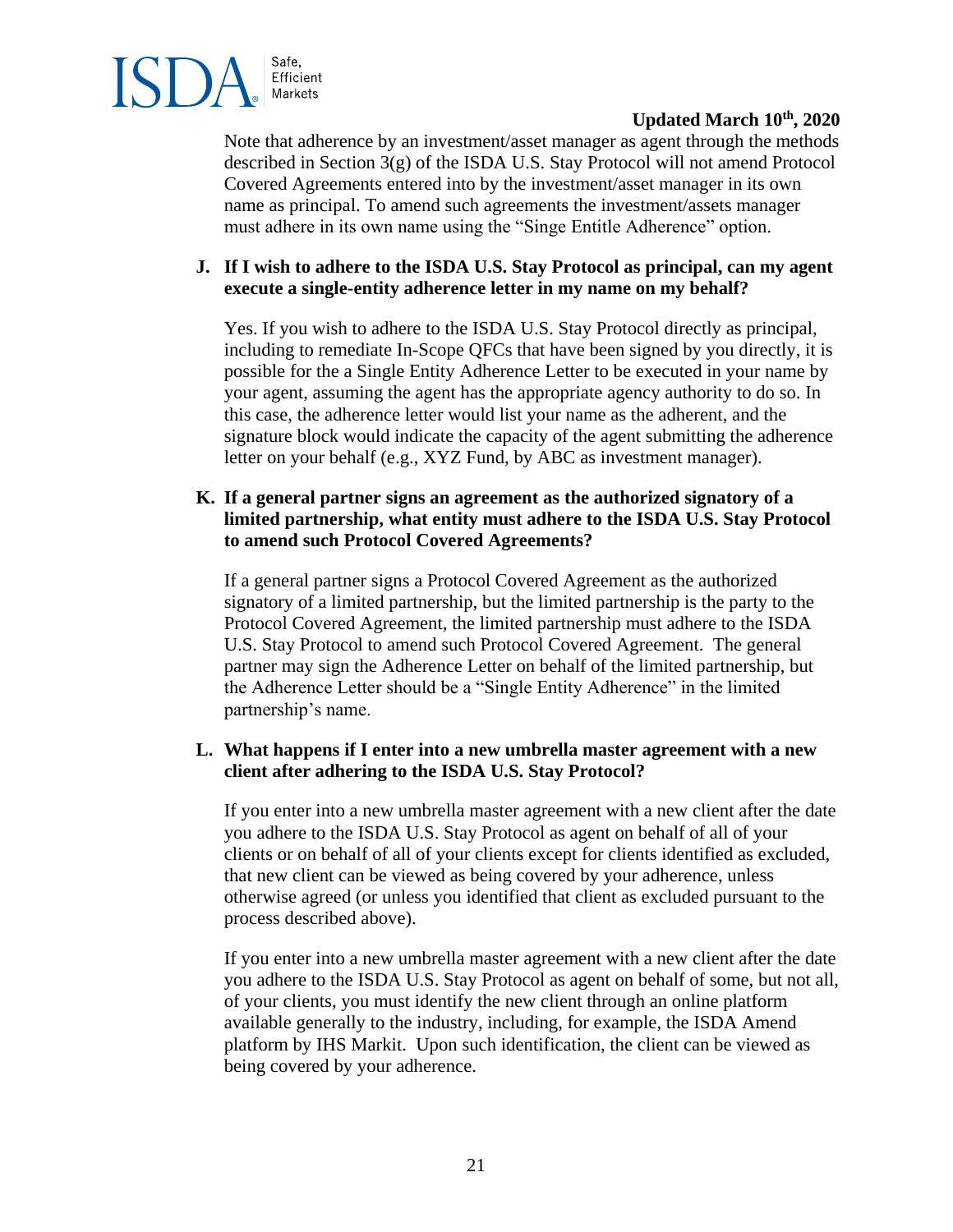

The QFC stay regulations permit incorporation by reference of the ISDA U.S. Protocol with respect to QFCs between adherents to the ISDA U.S. Protocol.

## **M. If I adhere to the ISDA U.S. Stay Protocol as principal, will this remediate all of my In-Scope QFCs, even those that were entered into by an agent on my behalf?**

Yes. If you adhere to the ISDA U.S. Stay Protocol directly as principal, whether by submitting your own Single Entity Adherence Letter or by having an agent submit a Single Entity Adherence Letter on your behalf, this will remediate all Protocol Covered Agreements between you and any Regulated Entity that is an adhering party, regardless of whether any of those agreements were signed by an agent on your behalf.

### **7. How does the ISDA U.S. Stay Protocol relate to the U.S. Stay Regulations?**

### **A. Are there other ways to comply with the U.S. Stay Regulations?**

The U.S. Stay Regulations permit compliance in a number of ways, including adherence to the ISDA 2015 Universal Stay Protocol (including the Other Agreements Annex), adherence to a "U.S. protocol" or bilateral amendments in accordance with the requirements in the U.S. Stay Regulations.

*Safe Harbored Protocols.* The ISDA U.S. Stay Protocol was drafted based on the requirements for a safe harbored "U.S. protocol". Any covered QFC that is amended by the ISDA 2015 Universal Stay Protocol (including the Other Agreements Annex) or a "U.S. protocol" is deemed to comply with the requirements of the U.S. Stay Regulations.

*Bilateral Amendments.* The U.S. Stay Regulations contain requirements for bilateral amendments. Importantly, the requirements relating to affiliate cross defaults offer fewer protections for creditors than the safe harbored protocols (covered by Section 2 of the ISDA 2015 Universal Stay Protocol and the ISDA U.S. Stay Protocol. ISDA has published a [comparison](https://www.isda.org/a/EZjEE/Comparison-of-Creditor-Protections-ISDA-2018-U.S.-Resolution-Stay-Protocol-versus-Bilateral-Agreement.pdf) of the creditor protections in the ISDA U.S. Stay Protocol and the creditor protections permitted for bilateral agreements pursuant to the requirements of the U.S. Stay Regulations.

It is important to note that it is not possible to comply with the U.S. Stay Regulations by bilaterally incorporating the terms of the ISDA U.S. Stay Protocol (unless all parties to an agreement have adhered to the ISDA U.S. Stay Protocol or the ISDA 2015 Universal Stay Protocol and Other Agreements Annex). Counterparties who elect to comply bilaterally must agree to different terms than those who adhere to the ISDA U.S. Stay Protocol or the ISDA 2015 Universal Stay Protocol and the Other Agreements Annex. This is unlike other recent regulations that allow for amendments on the same terms either bilaterally or pursuant to a protocol *(e.g.*, uncleared margin, stay regulations outside the United States).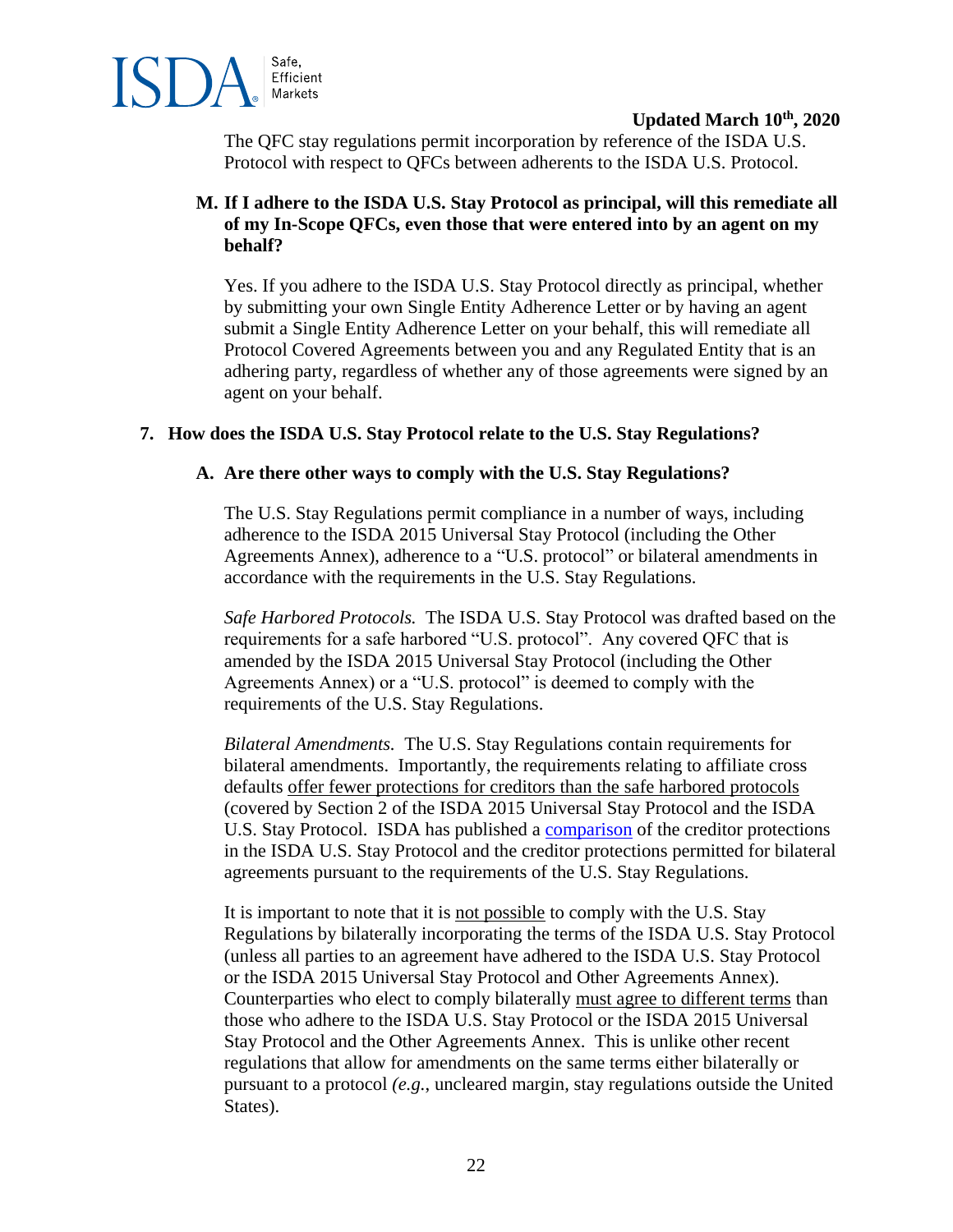

However, bilateral amendments would allow parties to opt in only to OLA and the FDI Act without opting into the special resolution regimes in France, Germany, Japan, Switzerland and the United Kingdom. Bilateral amendments would also allow counterparties to be more selective regarding G-SIB groups because they would not have to agree to make amendments on a "universal basis" with respect to all G-SIB groups adhering to the ISDA U.S. Protocol (however, all entities within a counterparty group would have to cease trading with an Entity Subject to U.S. Regulations and all of its affiliates that are Entities Subject to U.S. Regulations to avoid making the amendments required by the U.S. Stay Regulations).

ISDA has produced [model language](https://www.isda.org/a/gZjEE/Standard-Language-Part-I-of-US-Stay-Regulations.pdf) that counterparties could use to comply with the "U.S. special resolution regime" provisions of the U.S. Stay Regulations via bilateral amendments if they do not have to comply with the "insolvency proceeding" provisions of the U.S. Stay Regulations (because their agreements do not have default rights related "directly or indirectly" to affiliate insolvency proceedings or transfer restrictions on credit enhancements in the event of an affiliate insolvency proceeding).

*Approval of U.S. Prudential Regulators.* The FRB, the FDIC and the OCC may approve an alternative means of compliance pursuant to a process set forth in the U.S. Stay Regulations. However, the process is relatively involved and, among other things, requires a detailed written analysis of how the proposed means of compliance satisfies a series of specific policy considerations and an opinion with respect to "applicable law of the relevant jurisdictions".

# **B. Do the U.S. Stay Regulations apply retrospectively?**

The requirements under the U.S. Stay Regulations to conform covered QFCs are triggered any time that an Entity Subject to U.S. Regulations or one of its covered affiliates that is an Entity Subject to U.S. Regulations enters into any QFC with a counterparty group (*i.e.*, a counterparty or its consolidated affiliates) on or after January  $1<sup>st</sup>$ , 2019. Once such a QFC is entered into, the U.S. Stay Regulations require the Entity Subject to U.S. Regulations and its covered affiliates that are Entities Subject to U.S. Regulations to conform all existing covered QFCs that they have entered into, executed or otherwise become a party to prior to January 1<sup>st</sup>, 2019 with any member of the counterparty group. The definition of covered affiliate with respect to Entities Subject to U.S. Regulations is based on the definition in the U.S. Bank Holding Company Act. Counterparty groups are defined based on U.S. GAAP principles of financial consolidation.

Note that while only covered QFCs must be conformed to the requirements of the U.S. Stay Regulations, entry into any QFC (including a QFC that is excluded from application of the U.S. Stay Regulations because, for example, it does not contain any default rights or transfer restrictions), triggers the retrospective effect of the U.S. Stay Regulations and therefore triggers the requirement to conform all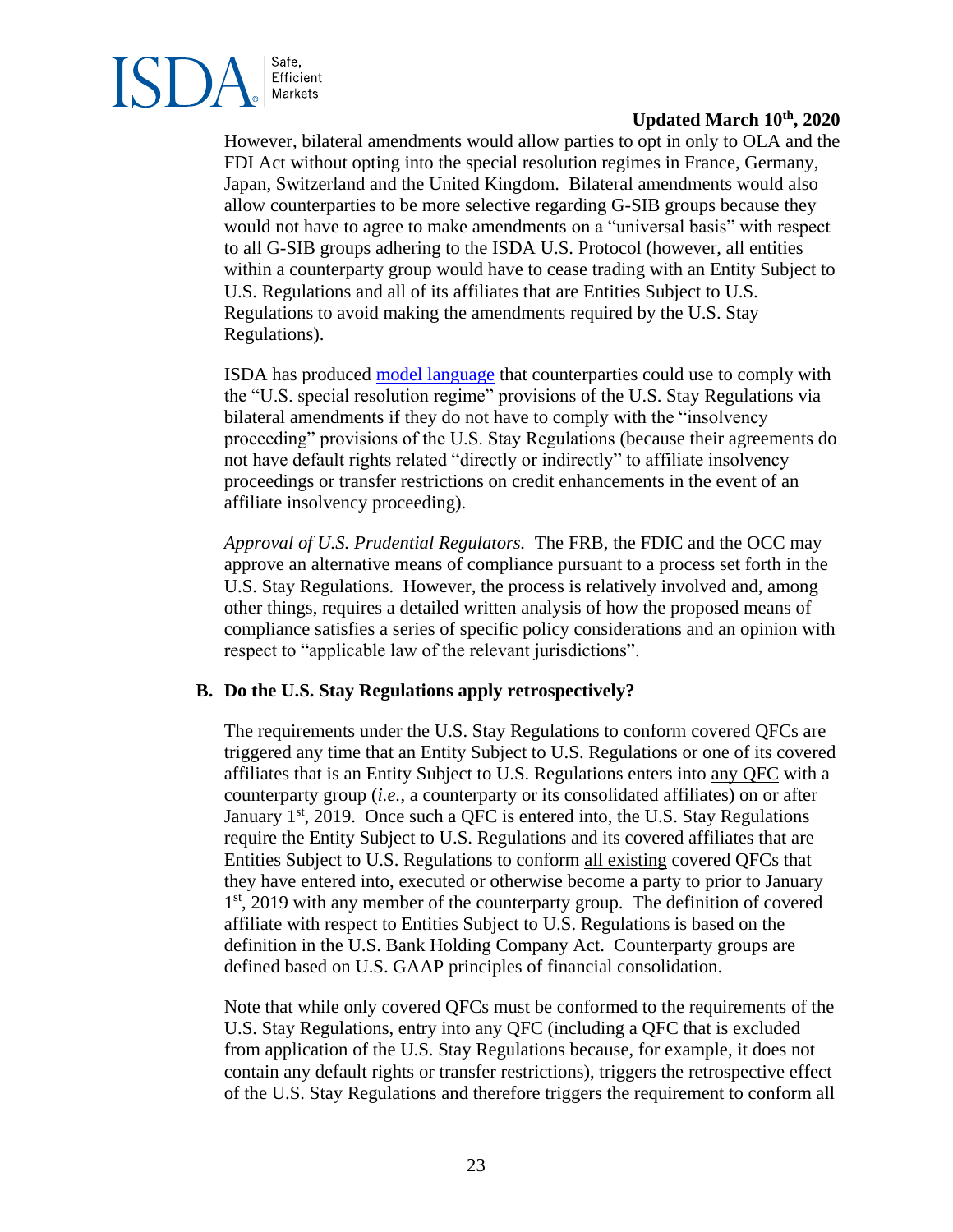

existing covered QFCs between the Entity Subject to U.S. Regulations and its affiliates that are Entities Subject to U.S. Regulations, on the one hand, and all members of the counterparty group, on the other hand.

### **Specific Questions on the Amendment Language**

#### *Section 1: Resolution Regime Provisions*

## **I. Why does Section 1 cover stays against direct counterparties and not just affiliate cross-defaults to failing parent entities?**

Section 1 satisfies requirements under the U.S. Stay Regulations aimed at achieving a parity of treatment between parties that opt in to the relevant provisions of a resolution regime and parties that are subject to the laws of the jurisdiction of the resolution regime because it is the governing law of their Protocol Covered Agreement or it is otherwise applicable. Resolution regimes generally include stays on termination by direct counterparties, as well as by the counterparties of affiliates of the entity in resolution. The ISDA U.S. Stay Protocol extends to direct-default rights, as well as affiliate cross-default rights, where such rights are stayed or overridden under the applicable resolution regime.

### **II. What happens if the resolution action taken under a resolution regime with respect to a Regulated Entity is successful?**

If a resolution action with respect to a Regulated Entity is successful, as determined by the provisions of the applicable resolution regime, within the prescribed timeframe (typically by the end of the next business day or the business day after that), counterparties of such Regulated Entity would presumably face a creditworthy entity (either a new bridge or transferee entity or the recapitalized original Regulated Entity). By opting into the relevant resolution regime, an Adhering Party would receive the same benefits as a counterparty already subject to such resolution regime and would be subject to a similar stay on its ability to exercise default rights.

### **III. What happens if the resolution action taken under a resolution regime with respect to a Regulated Entity is not successful?**

If a resolution action against a Regulated Entity is not successful, or certain actions are not taken within a set timeframe (typically by the end of the next business day or the business day after that), as determined by the provisions of the applicable resolution regime, an Adhering Party can exercise default rights that it has to the same extent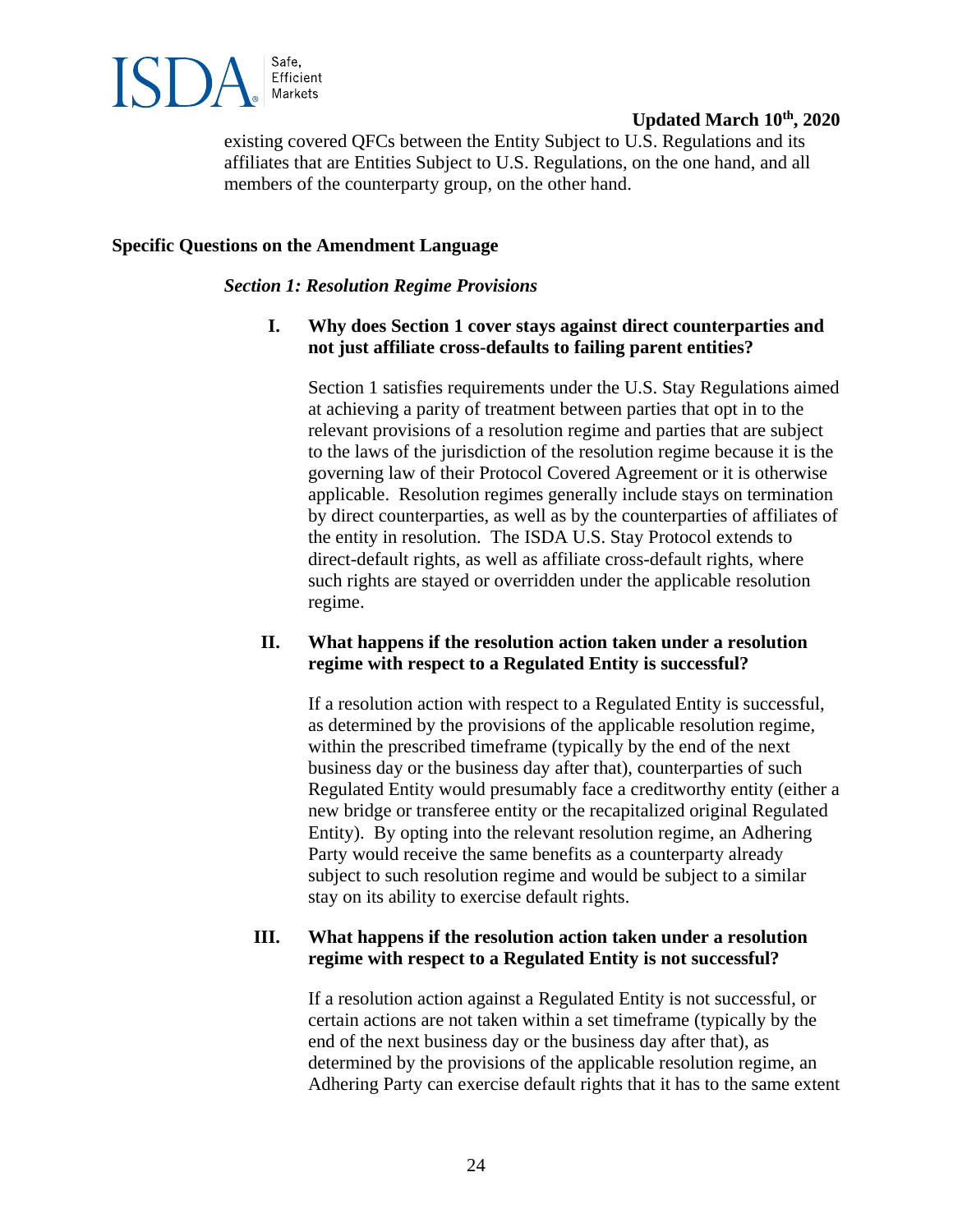

as a counterparty already subject to such resolution regime with the same default rights.

# **IV. Doesn't the Federal Deposit Insurance Act (FDI Act), OLA and the European Union Bank Recovery and Resolution Directive (BRRD) do this already? Why do we need the ISDA U.S. Stay Protocol?**

Yes. The FDI Act imposes stays on the exercise of direct default rights against the failed institution and provides the FDIC with the discretion to transfer such QFCs to a bridge institution or other thirdparty. OLA has similar provisions, but it also stays the exercise of certain cross-default rights. The BRRD contains similar provisions to OLA. However, the U.S. Stay Regulations require a contractual opt-in to eliminate any uncertainty regarding the enforcement of such stays by courts, particularly non-U.S. courts.

## **V. What does it mean to "opt in" to a regime?**

"Opting in" means agreeing to be bound by the relevant provisions of the regime to the same extent as if the agreement were governed by the law of such regime.

# **VI. To what regimes am I opting in?**

Under Section 1 of the ISDA U.S. Stay Protocol, you will opt in to the resolution regimes that are applicable to your direct counterparties that are Regulated Entities and each of their respective related entities, which includes affiliates that are Credit Support Providers or Specified Entities (or their equivalent under non-ISDA Master Agreement QFCs) and the ultimate parent entity organized under the relevant resolution regime. In addition to OLA and the FDI Act, you will opt in to the resolution regimes in the identified jurisdictions (i.e., France, Germany, Japan, Switzerland and the United Kingdom).

# **VII. Am I opting in to the BRRD?**

The BRRD provides a framework for bank recovery and resolution that has been implemented by each individual European Union member state through its own resolution regime. So, you are not opting in to BRRD; rather, you are opting in to the implementation of BRRD in France, Germany and the United Kingdom, through their respective resolution regimes.

## **VIII. What if a resolution regime is amended to make it worse for creditors – am I still bound by it?**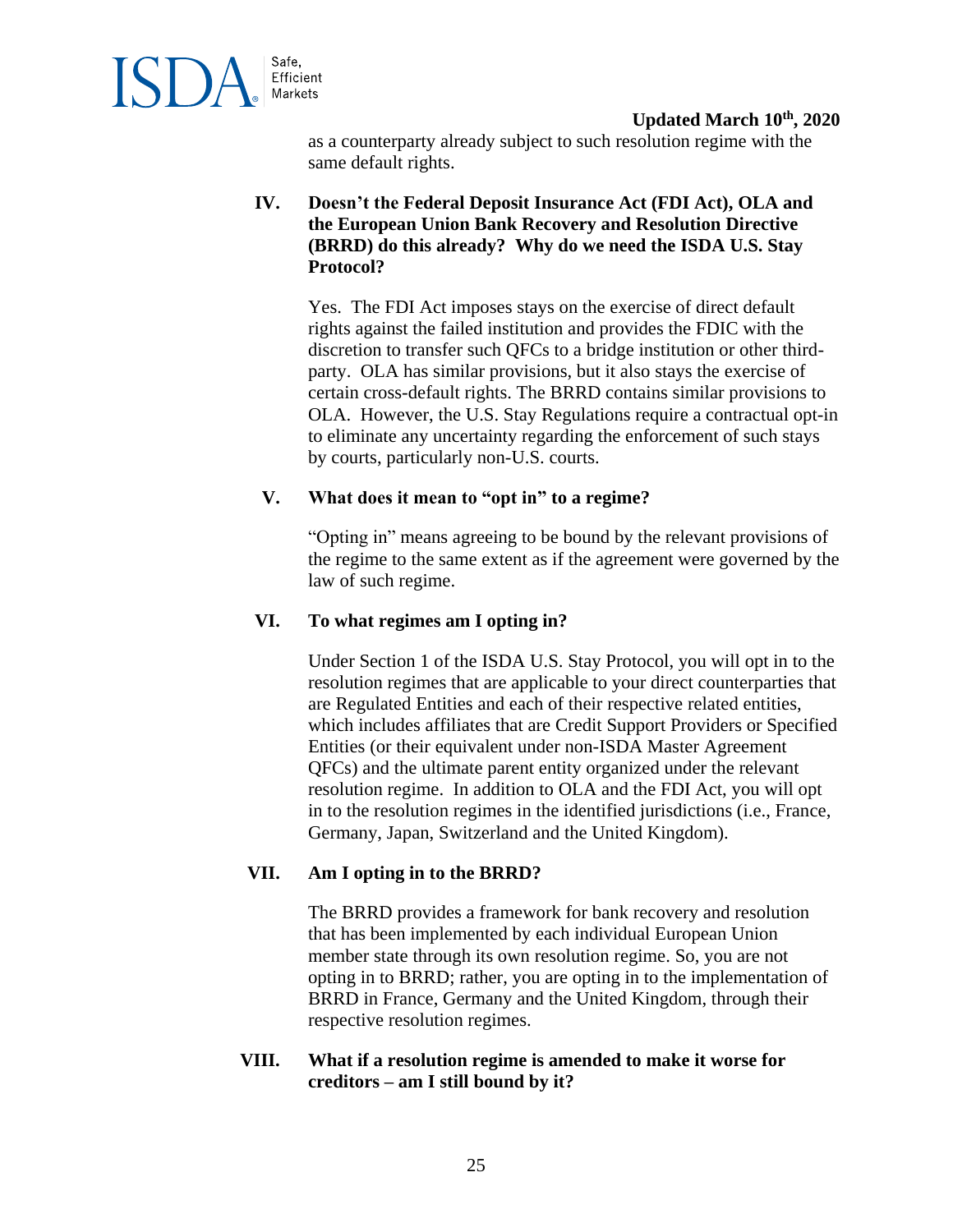

Section 1 includes several opt-out provisions, including a provision that permits an Adhering Party to choose to opt out of future resolutions under that resolution regime if that resolution regime is amended in a way that negatively affects the enforceability of certain creditors' default rights. However, such opt-outs are only effective to the extent that Protocol Covered Agreements continue to meet the requirements of the U.S. Stay Regulations.

# **IX. Are cleared transactions subject to Section 1?**

If cleared transactions are QFCs that are not excluded from compliance with the U.S. Stay Regulations, and are, therefore, Protocol Covered Agreements, such cleared transactions are subject to Section 1 and are not treated any differently than any other transaction that is within the scope of Section 1.

### **X. By adhering to the ISDA U.S. Stay Protocol, what is the maximum length of stay to which I can be subject under a resolution regime?**

It depends. Under Section 1, Adhering Parties essentially opt in to the Identified Regimes applicable to their Regulated Entity counterparties and related entities of those Regulated Entity counterparties. OLA and the FDI Act impose a stay that lasts until the end of the following business day; the stays under other Identified Regimes could last for up to two business days. Where the resolution action taken under a resolution regime with respect to a Regulated Entity is successful, as determined by the provisions of such resolution regime, the stay on the exercise of default rights related to the Regulated Entity's entry into resolution proceedings may become permanent.

## **XI. If my Regulated Entity counterparty or its related entity enters resolution, can I suspend performance?**

When a party opts in to a special resolution regime, its rights to take actions with respect to a particular Protocol Covered Agreement, including to suspend performance as a result of an event of default or a potential event of default, are governed by that special resolution regime. For example, in the United States, a counterparty to an institution subject to proceedings under OLA can suspend performance during the one-business-day stay period; however, a counterparty to a subsidiary or affiliate of the party in resolution would be required to continue to perform. Parties opting in to OLA via the ISDA U.S. Stay Protocol would be contractually subject to the same provisions on suspension of performance.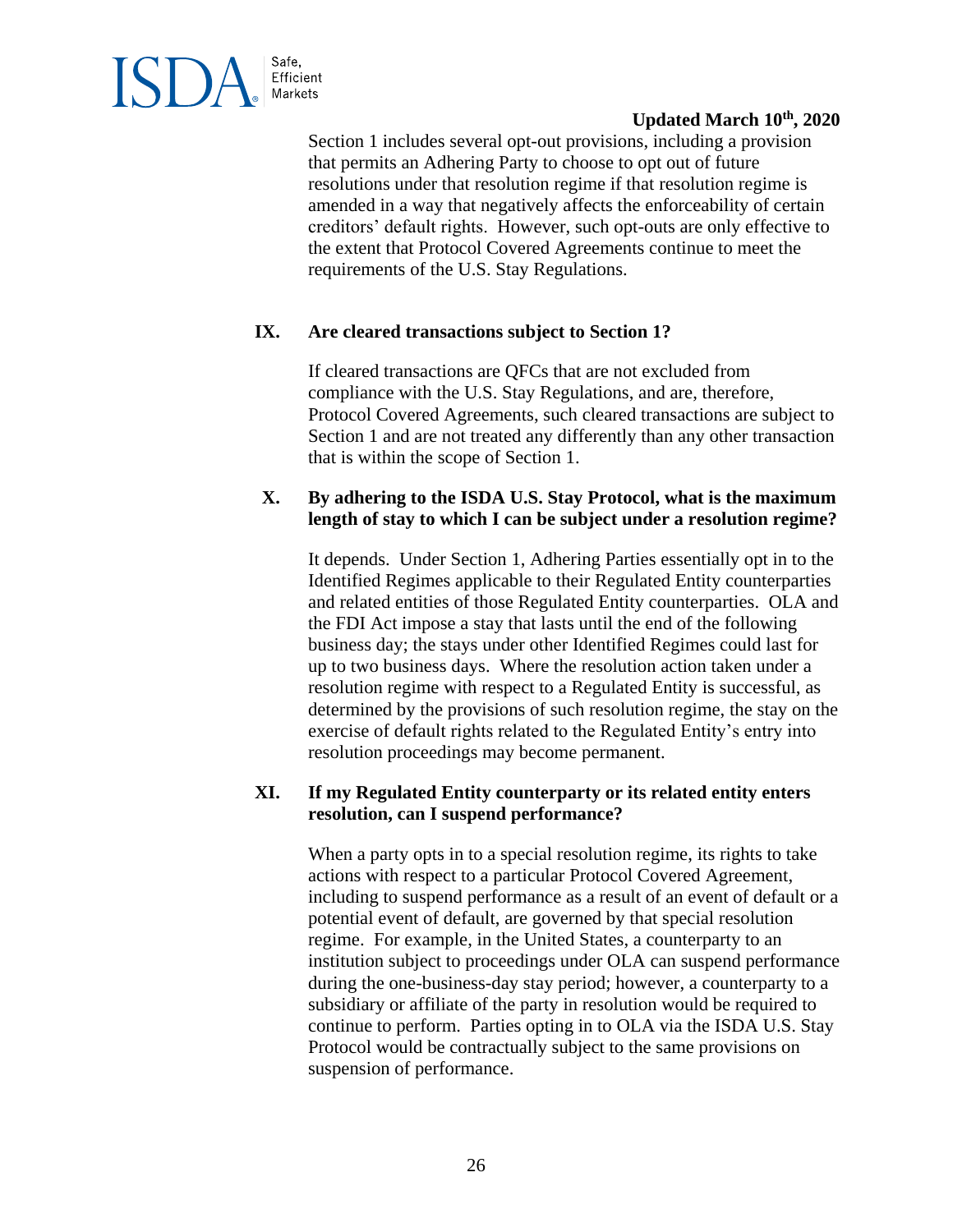

**XII. What if I have specified that Automatic Early Termination (AET) applies to my Regulated Entity counterparty to an ISDA Master Agreement or that a similar provision applies to my Regulated Entity counterparty under another Protocol Covered Agreement?**

> Under the ISDA U.S. Stay Protocol, the automatic termination of transactions under a Protocol Covered Agreement falls within the definition of a default right. Therefore, the opt-in under Section 1 would apply to the operation of AET and similar provisions. In other words, if a party opts in to a regime as a result of the ISDA U.S. Stay Protocol, the operation of AET and similar provisions would be stayed or exercisable to the extent so provided under such regime.

**XIII. What happens under Section 1 if a Regulated Entity enters resolution proceedings under a particular resolution regime and is required to transfer its Protocol Covered Agreement to a successor, but such Protocol Covered Agreement contains restrictions on such transfers?**

> Under Section 1, if a Regulated Entity enters resolution under an Identified Regime, a Regulated Entity's ability to transfer a Protocol Covered Agreement is governed by such regime. By opting in to such regime, Adhering Parties agree that a transfer thereunder will be effective to the same extent that it would be if the Protocol Covered Agreement were governed by the laws of the jurisdiction of the resolution regime.

#### *Section 2: Insolvency Proceeding Provisions*

## **XIV. Why is Section 2 included? Why isn't the U.S. Bankruptcy Code covered by Section 1?**

The U.S. Bankruptcy Code, unlike OLA, does not provide for statutory stays on the exercise of default rights under QFCs related to the insolvency of an affiliate, which means that there are no statutory provisions for a counterparty to opt in to, as there would be under a resolution regime covered by Section 1. Similarly, the FDI Act does not provide for a statutory stay on the exercise of affiliate cross-default rights. The U.S. Stay Regulations are intended to address this obstacle by requiring that certain QFCs of Entities Subject to U.S. Regulations include contractual limitations on the exercise of certain rights that would otherwise be triggered if an affiliate of the counterparty were to enter insolvency or resolution proceedings.

As required to qualify as a safe harbored "U.S. protocol" under the U.S. Stay Regulations, Section 2 of the ISDA U.S. Stay Protocol establishes a contractual limitation on the exercise of certain rights that would otherwise be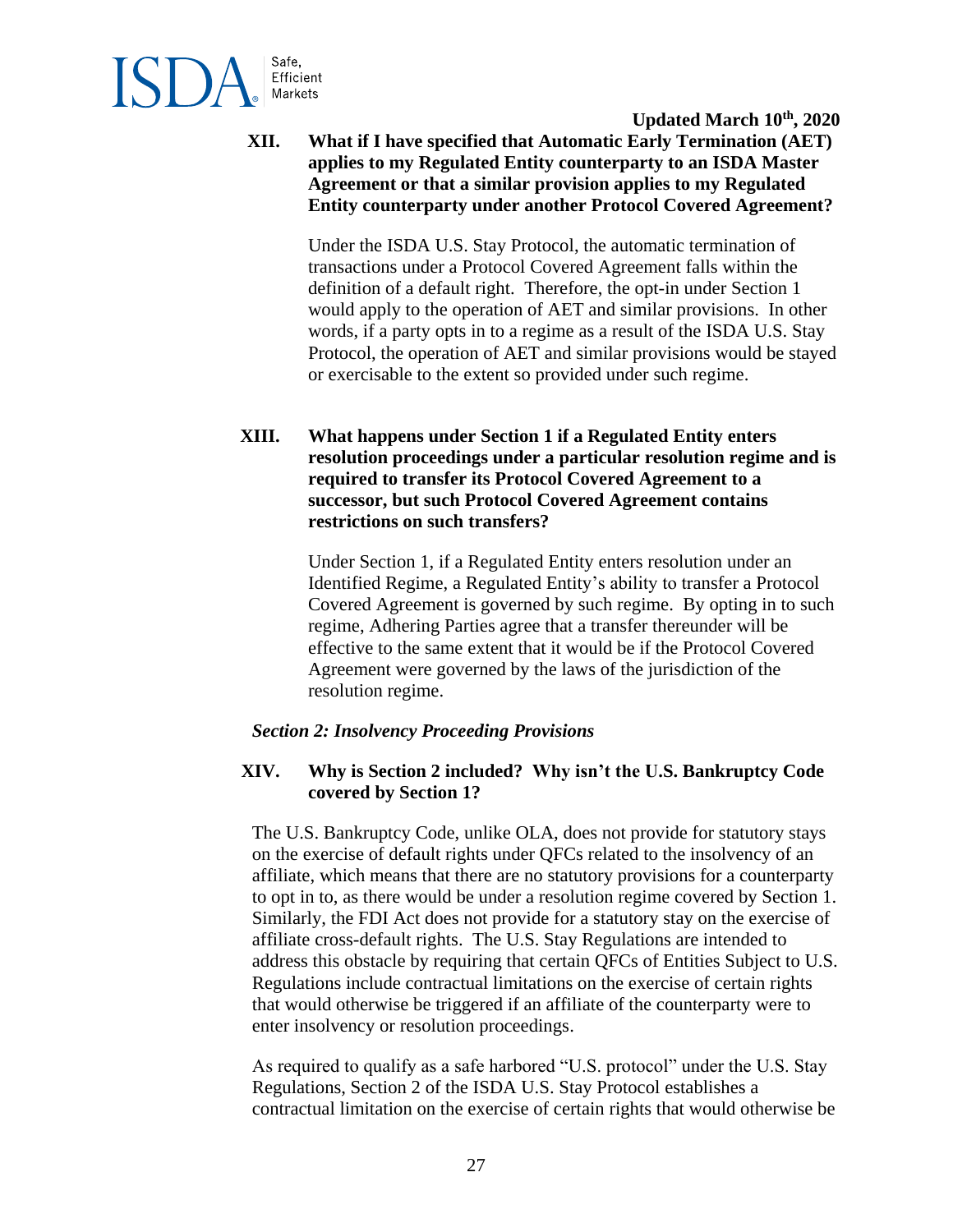

triggered if an affiliate of the Regulated Entity counterparty were to enter proceedings under certain U.S. insolvency regimes, including Chapter 7 and Chapter 11 of the U.S. Bankruptcy Code and the FDI Act. In addition, if the counterparty benefits from a credit enhancement provided by a covered affiliate and the covered affiliate enters proceedings under Chapter 11 of the U.S. Bankruptcy Code, Section 2 of the ISDA U.S. Stay Protocol would require either that the counterparty's claim under the credit enhancement be elevated to administrative priority status or be transferred to a newly formed bridge entity or to a third-party transferee that meets any contractually agreed financial conditions within 48 hours or one business-day, whichever is longer. Section 2 of the ISDA U.S. Stay Protocol also requires that the direct counterparty continue to meet all of its payment and delivery obligations under the relevant Protocol Covered Agreement and not enter insolvency proceedings itself.

## **XV. Why does Section 2 cover only cross defaults to a failing affiliate and certain direct defaults related to such failure?**

The relevant provisions of the U.S. Stay Regulations are intended to facilitate a "single point of entry"-style resolution. Under such a resolution strategy, only the top-tier holding company enters into insolvency proceedings, and its operating subsidiaries remain as going concerns that continue to perform on their obligations. As a result, the U.S. Stay Regulations only require limitations on the exercise of default rights triggered by the resolution or insolvency of an affiliate of a direct Regulated Entity counterparty and not by the resolution or insolvency of the direct counterparty itself. Consistent with the requirements of the U.S. Stay Regulations, Section 2 generally only limits the exercise of default rights related to the entry of an affiliate of a direct counterparty into U.S. insolvency proceedings. Direct default rights based on the insolvency or failure to pay or perform of a direct Regulated Entity counterparty are always exercisable, unless overridden by a resolution regime.

# **XVI. Isn't this extending the reach of U.S. bankruptcy laws?**

No. Section 2 does not affect a counterparty's right to exercise default rights under a Protocol Covered Agreement based on the other party's entry into bankruptcy proceedings. The U.S. Bankruptcy Code does not impose any limitations on the exercise of affiliate cross-default rights.

# **XVII. Does Section 2 override the U.S. Bankruptcy Code safe harbors relating to close-out rights or a right to terminate based on a counterparty's insolvency or failure to pay or perform?**

No. Section 2 does not affect a party's close-out rights under a Protocol Covered Agreement based on the other party's failure to pay, failure to deliver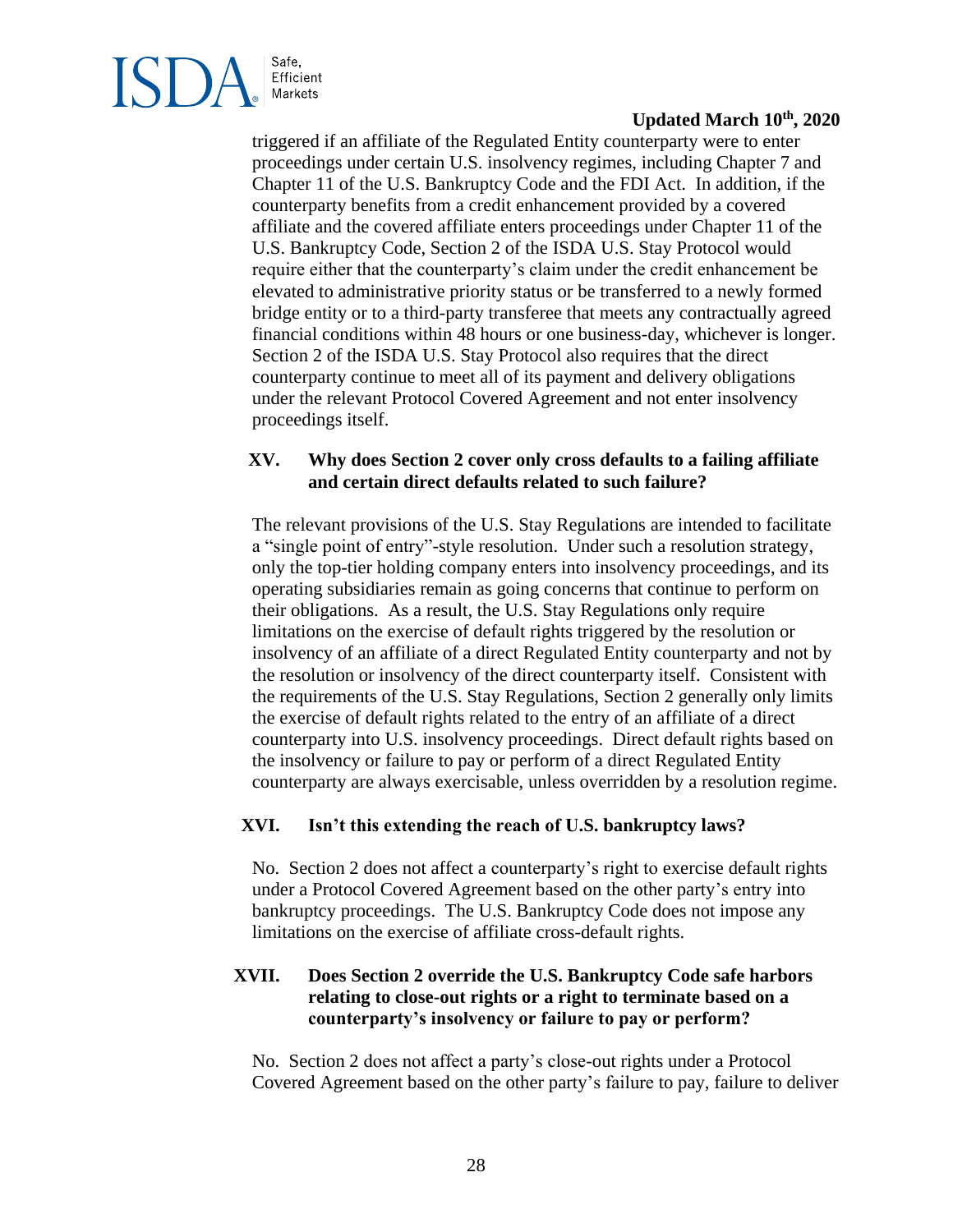

margin or entry into insolvency proceedings (other than proceedings under a resolution regime that stays or overrides such rights).

# **XVIII. If an affiliate of a Regulated Entity counterparty or a Credit Support Provider to its Protocol Covered Agreement enters into U.S. insolvency proceedings, can I suspend performance?**

If an affiliate of your Regulated Entity counterparty enters U.S. insolvency proceedings or a Credit Support Provider (or their equivalent under non-ISDA Master Agreement QFCs) enters into proceedings under Chapter 11 of the U.S. Bankruptcy Code, both parties to the relevant Covered Agreement must continue to perform so long as the conditions set forth in Section 2 are satisfied.

# **XIX. Under Section 2, can a Credit Support Provider that has entered insolvency proceedings in the United States opt to transfer the credit support to a successor, even if the credit support agreement contains restrictions on such transfers?**

Section 2 allows a Regulated Entity in insolvency proceedings to transfer credit support with respect to a Protocol Covered Agreement to a transferee. Section 2 overrides any restrictions on such transfer, assuming certain creditor protections are satisfied.

## **XX. What happens if a Credit Support Provider enters proceedings under a regime other than Chapter 11 of the U.S. Bankruptcy Code or the FDI Act (***e.g.***, under the Securities Investor Protection Act (SIPA) or Chapter 7 of the U.S. Bankruptcy Code)?**

Section 2 overrides default rights that arise in respect of a Credit Support Provider (or equivalent entity under non-ISDA Master Agreement QFCs) if the Credit Support Provider enters into proceedings under Chapter 11 of the U.S. Bankruptcy Code or the FDI Act and certain conditions are satisfied. As a result, Section 2 does not override any default rights arising as a result of a Credit Support Provider's entry into proceedings under other legal frameworks, including Chapter 7 of the U.S. Bankruptcy Code and SIPA. However, Section 2 overrides Specified Entity and similar cross defaults (or their equivalent under non-ISDA Master Agreement QFCs) triggered by an affiliate that is not a Credit Support Provider entering into proceedings under Chapter 7 of the U.S. Bankruptcy Code, Chapter 11 of the U.S. Bankruptcy Code, the FDI Act or SIPA.

# **XXI. Are cleared transactions subject to Section 2?**

If cleared transactions are QFCs that are not excluded from compliance with the U.S. Stay Regulations, and are, therefore,